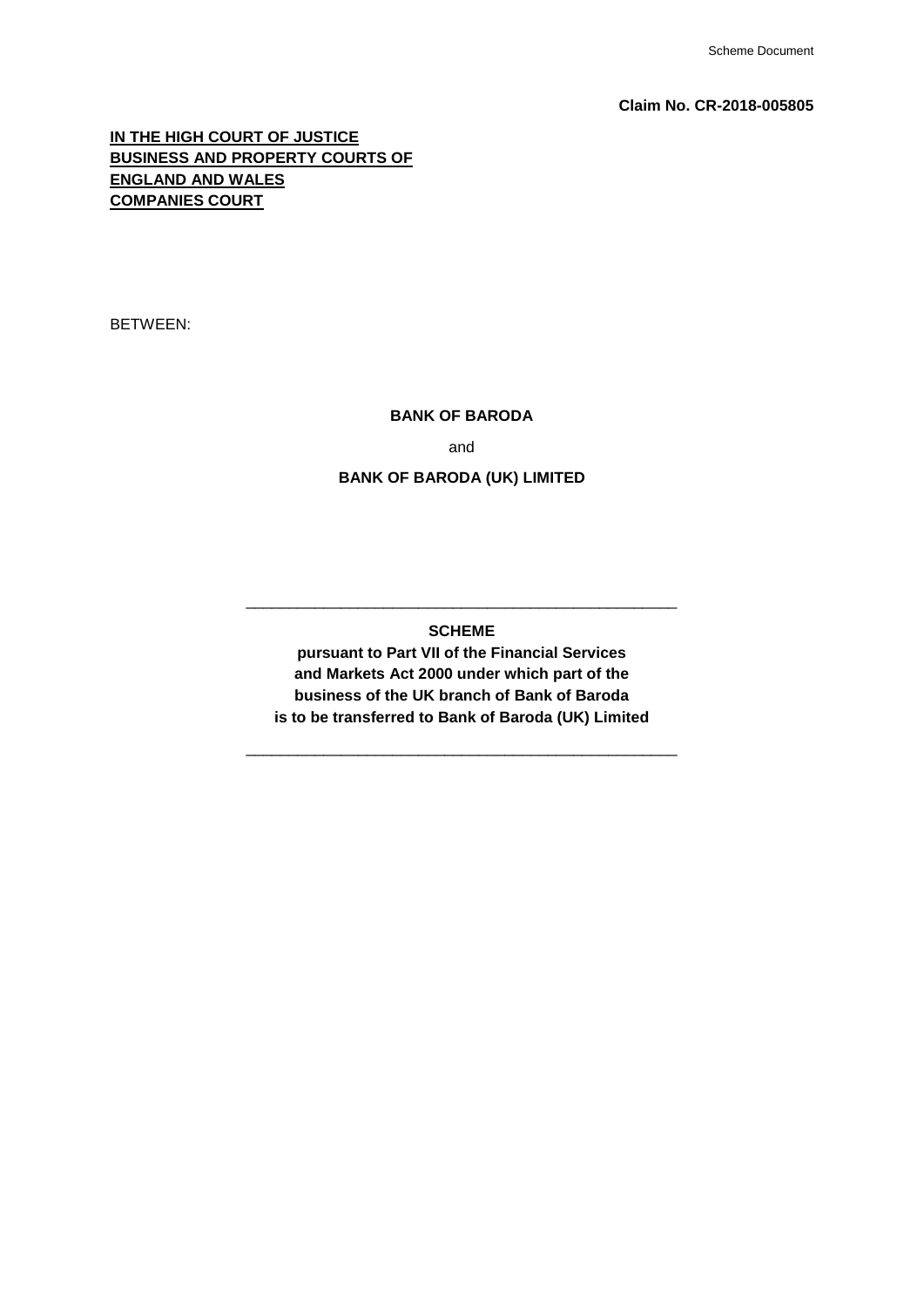**CONTENTS**

| <b>CLAUSE</b> |                                                             | <b>PAGE</b> |
|---------------|-------------------------------------------------------------|-------------|
| 1.            | <b>INTRODUCTION</b>                                         | 2           |
| 2.            | <b>INTERPRETATION</b>                                       | 3           |
| 3.            | <b>TRANSFER</b>                                             | 15          |
| 4.            | <b>TRANSFER OF ASSETS</b>                                   | 15          |
| 5.            | <b>TRANSFER OF LIABILITIES</b>                              | 15          |
| 6.            | <b>GENERAL TRANSFER PROVISIONS</b>                          | 16          |
| 7.            | SPECIFIC PROVISIONS IN RESPECT OF THE TRANSFERRING BUSINESS | 16          |
| 8.            | SPECIFIC PROVISIONS IN RESPECT OF THE LEASES                | 22          |
| 9.            | EFFECT OF THE TRANSFER                                      | 23          |
| 10.           | <b>CONTINUITY OF PROCEEDINGS</b>                            | 24          |
| 11.           | <b>DECLARATION OF TRUST</b>                                 | 24          |
| 12.           | <b>EVIDENCE: BOOKS AND DOCUMENTS</b>                        | 25          |
| 13.           | <b>ACCESS TO RECORDS</b>                                    | 25          |
| 14.           | <b>DATA PROTECTION</b>                                      | 26          |
| 15.           | <b>EFFECTIVE DATE</b>                                       | 27          |
| 16.           | <b>FURTHER ASSURANCE</b>                                    | 27          |
| 17.           | <b>INDEMNITIES</b>                                          | 27          |
| 18.           | <b>COSTS AND EXPENSES</b>                                   | 27          |
| 19.           | MODIFICATION OF THIS SCHEME                                 | 27          |
| 20.           | THIRD PARTY RIGHTS                                          | 28          |
| 21.           | <b>EVIDENCE OF TRANSFER</b>                                 | 28          |
| 22.           | <b>GOVERNING LAW</b>                                        | 28          |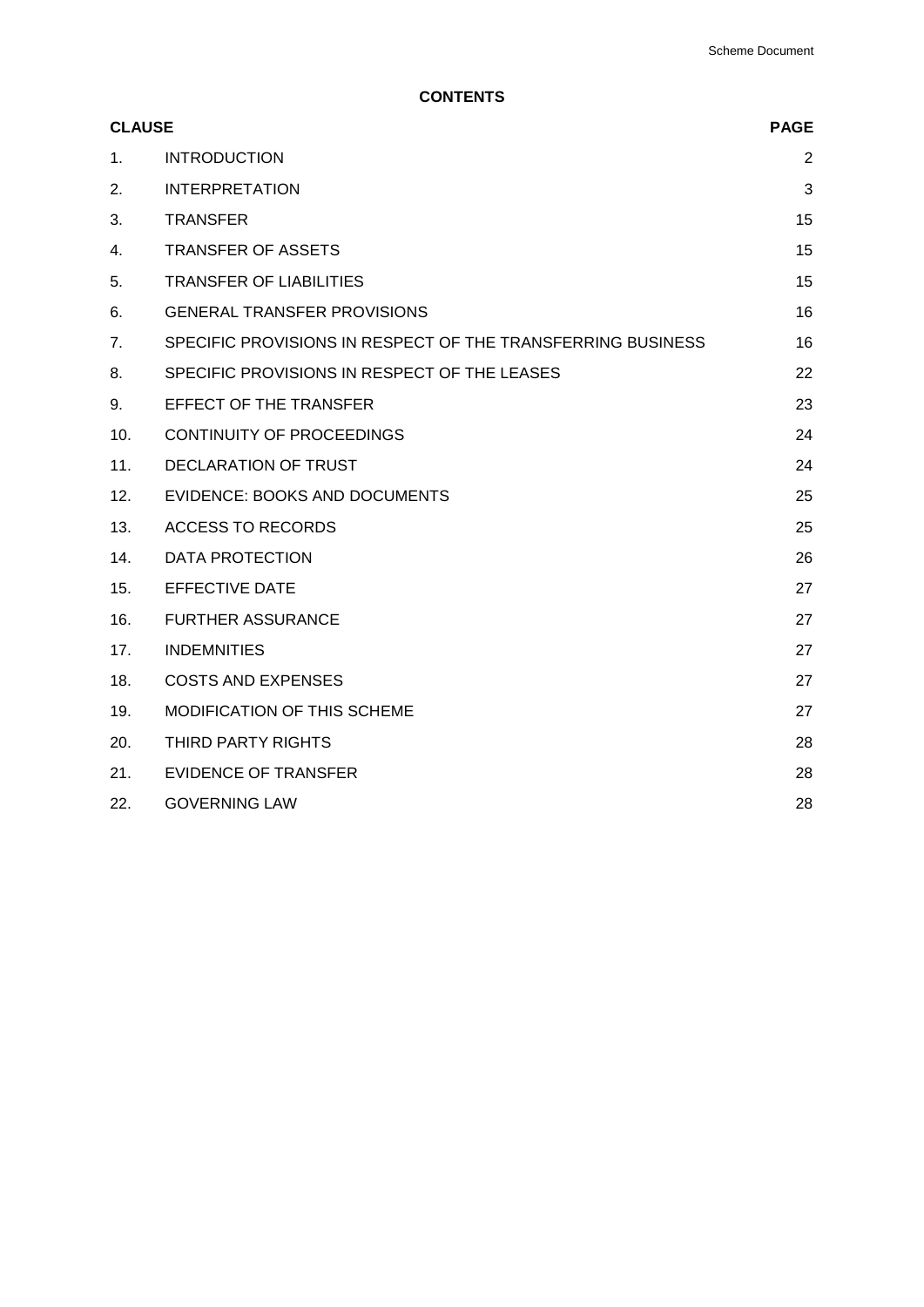# **PART A: INTRODUCTION**

# 1. **INTRODUCTION**

- 1.1 Bank of Baroda (the "**Transferor**") is incorporated in India and is a banking company under Banking Companies (Acquisition and Transfer of Undertakings) Act, 1970 and has its head office at Mandvi, Baroda 390006 , India and Corporate Office at Baroda Corporate Centre, Bandra Kurla Complex, Bandra (East), Mumbai 400051, India. The Transferor is registered as an overseas company with the registrar of companies (England and Wales) with company number FC006564. The Transferor is authorised and regulated in India by the Reserve Bank of India. The Transferor is regulated in the UK by the PRA (as defined below) and the FCA (as defined below). The Transferor's UK branch is registered with the registrar of companies (England and Wales) with branch number BR002014 (the "**UK Branch**").Bank of Baroda is not a building society or credit union and the Scheme does not involve a ring-fencing transfer scheme (and therefore the transfer is not an "excluded scheme" under section 106(1) (c) and section 106(3) (a) FSMA). Further, the Scheme is not a compromise or arrangement to which Part 27 of the Companies Act 2006 would apply (Section 106(1) (c) and section 106(3) (b).
- 1.2 Bank of Baroda (UK) Limited (the "**Transferee**") is a private limited company incorporated in England and Wales on 20 June 2017 with company number 10826803 whose registered office is at 32 City Road, London, EC1Y 2BD.
- 1.3 As at the date of the Scheme, all of the ordinary shares issued by the Transferee are legally and beneficially owned by the Transferor. The issued share capital of the Transferee as at1 February 2018 comprised £5,000,000 of ordinary share capital divided into 5,000,000 ordinary shares of £1 each. In addition, further capital resources of £135,000,000 will be provided by the Transferor before the Effective Date (as defined below).
- 1.4 The business carried on by the UK Branch includes the accepting of deposits, as defined in FSMA (as defined below) and the Regulated Activities Order (as defined below).
- 1.5 Each of the Transferee and the Transferor have Part 4A permission, as defined in section 55A of FSMA, to accept deposits specified in Chapter II of Part II of the Regulated Activities Order.
- 1.6 It is proposed that, subject to and in accordance with (i) Part VII of and Schedule 12 to FSMA and (ii) the Regulations (as defined below), the Transferring Business (as defined below) shall by the Order (as defined below) be transferred from the Transferor to the Transferee with effect from the Effective Date and shall be dealt with in accordance with this Scheme after the Effective Date.
- 1.7 This Scheme is structured as follows:
	- (a) Part B of this Scheme contains general interpretation provisions relating to this Scheme;
	- (b) Part C of this Scheme relates to the transfer of the Transferring Business from the Transferor to the Transferee; and
	- (c) Part D of this Scheme contains general provisions relating to this Scheme.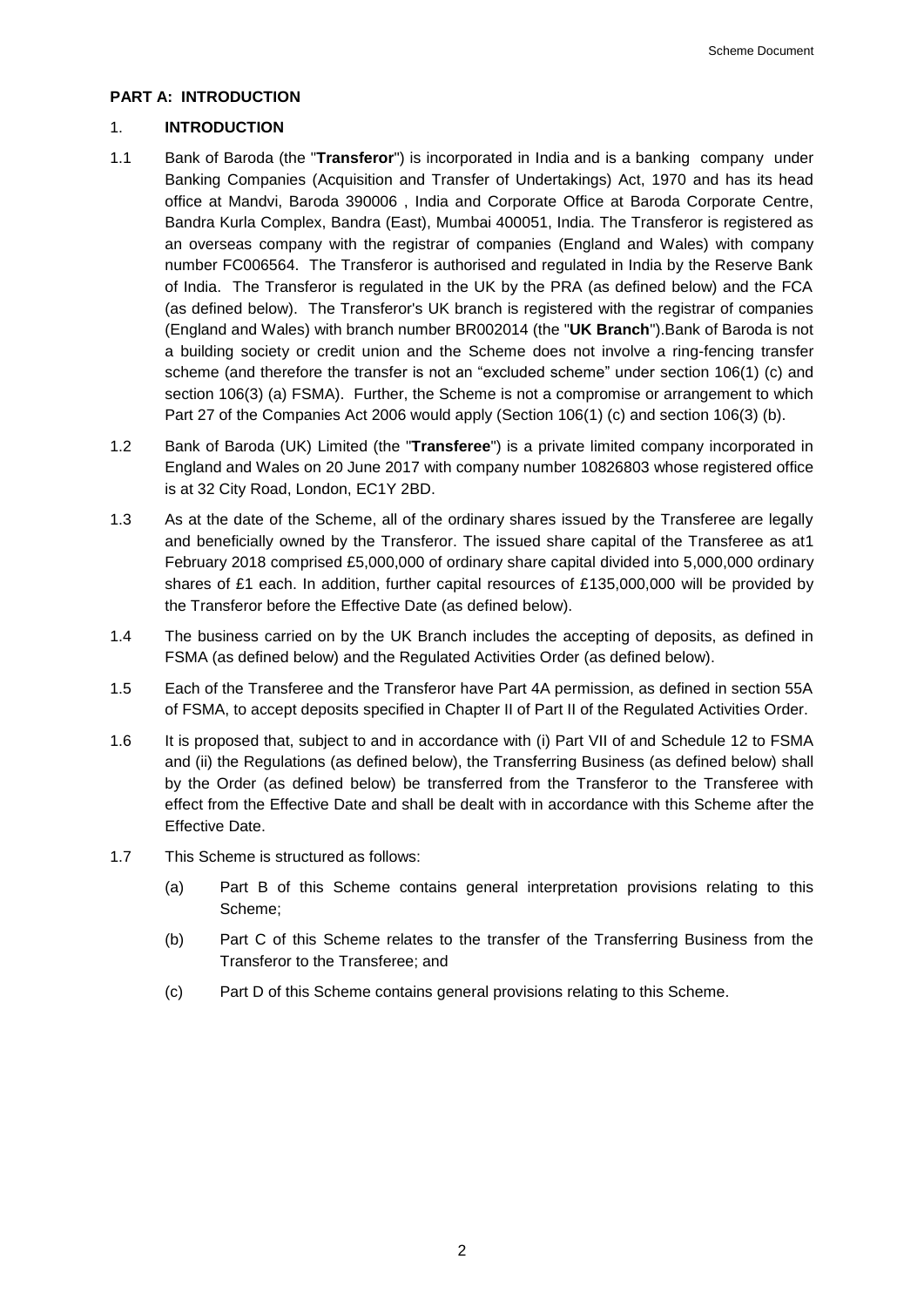#### **PART B: INTERPRETATION**

# 2. **INTERPRETATION**

2.1 In this Scheme, unless the context otherwise requires, the words and expressions shall have the meanings given to them below:

"**Account**" means a bank account held by a Customer into which deposits can be paid or which can otherwise have a credit balance in favour of the account holder, whether or not that account is named as a deposit account, a current account or a savings account and whether or not that account also includes an overdraft or other facility or has a credit or debit balance (including any individual savings accounts) held with the Transferor as at the Effective Date;

"**Affiliate**" means in relation to any party, any subsidiary from time to time;

"**Ancillary Loan Documents**" means ancillary documents relating to Transferring Loans, including without limitation: property valuations; reports; legal opinions; collateral warranties; telebanking indemnities; back-up indemnities for bank guarantees; insurance policies and interests noted on insurance policies; solicitors' undertakings; certificates of title; reports on title; duty of care letters; indemnity insurance; building contracts and assignments of architect's certificates; highway agreements; managing agents' agreements; Land Registry and tax forms; confidentiality agreements; documents appointing receivers, administrators and liquidators; local authority searches; Land Registry searches; bankruptcy and land charge searches and application forms;

"**Ancillary Rights and Claims**" in relation to a Transferring Loan, means all claims, suits, causes of action, rights (whether current and future, existing and arising, or independent and dependent to establish, alter, or terminate legal relationships, including the termination right in connection with the Transferring Loan) and any other right of the Transferor, whether known or unknown, against any borrower under such Transferring Loan, or any of their respective affiliates, agents, representatives, contractors, advisors, or any other person but only to the extent that they are based upon, arise out of or relate to the Transferring Loans held by the Transferor in its capacity as lender, including all claims (in contract or in tort), suits, causes of action, and any other right of the Transfer against any auditor, legal, tax, financial or other professional advisor, or other person arising under or in connection with the applicable documents in respect of any Transferring Loans;

"**BTL Mortgage Loan**" means any buy-to-let Loan (excluding any Commercial Mortgage Loan) held and secured by a Mortgage on property held by the Transferor which remains unsatisfied or outstanding as at the Effective Date and any offer for any such loan made by the Transferor which is outstanding at the Effective Date;

"**Business Information**" means all information (in whatever form, physical or electronic) to the extent held by the Transferor in relation to the Transferring Business at the Effective Date;

"**Business Intellectual Property**" means Intellectual Property owned by the Transferor which relates to the Transferring Business;

"**Business Guarantee**" means a guarantee given by a third party to the Transferor in connection with a Business Loan or Business Overdraft entered into by a Customer;

"**Business Loan**" means any Loan (except a Business Overdraft or a BTL Mortgage Loan or a Commercial Mortgage Loan) provided by the Transferor in respect of which the borrower is categorised as at the Effective Date as a business or commercial borrower by the Transferor which remains unsatisfied or outstanding as at the Effective Date and any offer for any such Loan made by the Transferor which is outstanding at the Effective Date;

"**Business Loan Security**" means any Loan Related Security in relation to a Business Loan or a Business Overdraft, including but not limited to:

(a) a Charge over Deposits;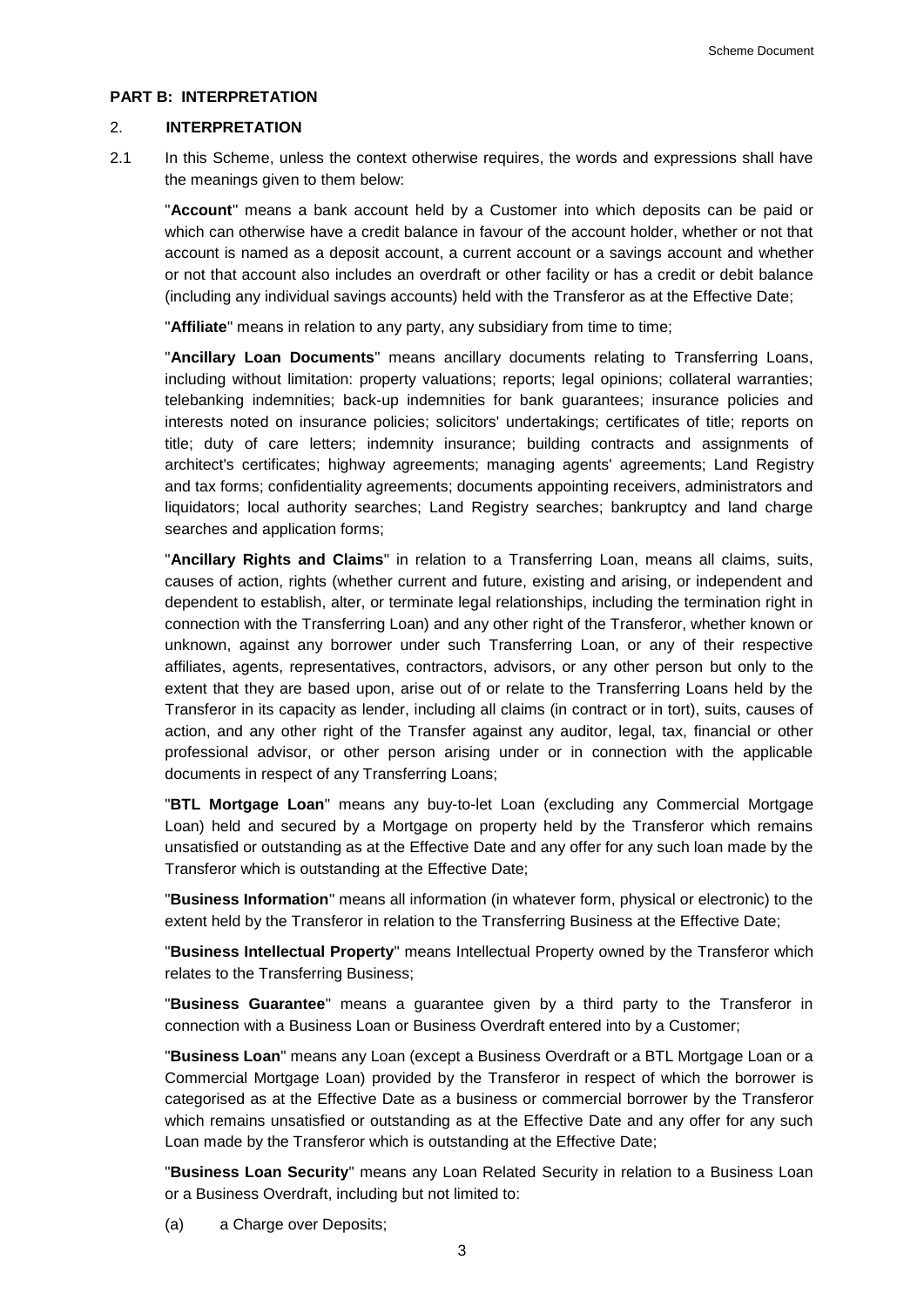(b) a Business Guarantee; and

(c) a Charge over Property;

"**Business Overdraft**" means any overdraft facility provided by the Transferor in respect of which the borrower is categorised as at the Effective Date as a business or commercial borrower by the Transferor which remains unsatisfied or outstanding as at the Effective Date and any offer for any such loan or overdraft made by the Transferor which is outstanding at the Effective Date;

"**Business Records**" means all books, documents and records of the Transferor to the extent they contain Business Information;

"**Charge over Deposits**" means a charge taken by the Transferor over the deposits of a Customer or its guarantor in connection with a Business Loan or Business Overdraft entered into by that Customer;

"**Charge over Property**" means a charge taken by the Transferor over the deposits of a Customer or its guarantor held in the UK property in connection with a Business Loan or Business Overdraft entered into by that Customer;

"**Commercial Mortgage Loan**" means any loan held and secured by a Mortgage on property by the Transferor in respect of which the borrower is categorised as at the Effective Date as a commercial borrower and held by the Transferor, which remains unsatisfied or outstanding as at the Effective Date and any offer for any such loan made by the Transferor which is outstanding at the Effective Date;

"**Corporate Loan**" means any bilateral lending facility or facilities under which the Transferor is or has agreed to become a lender which is outstanding at the Effective Date (including any sub-participation agreement entered into by the Transferor in relation to any bilateral or syndicated lending facility with a lender under any such facility);

"**Costs**" means losses, liabilities, damages, costs (including reasonable legal costs, experts' and consultants' fees), charges and expenses (including taxation), in each case of any nature whatsoever;

"**Court**" means the High Court of England and Wales;

"**Customer**" means a customer of the Transferring Business, as at the Effective Date, which either alone or jointly with others has entered into a Customer Agreement (including any borrower under a Corporate Loan or counterparty to any sub participation agreement in respect of any Corporate Loan);

"**Customer Agreement**" means a contract with any Customer under which the Transferor has agreed to provide products or services through the UK Branch in respect of the Transferring Business, including any Loan Agreement in respect of a Transferring Loan and any terms and conditions of any Transferring Account;

"**Data Controller**" has the meaning given under section 1 of the DPA and Article 4 of the GDPR, as applicable; or any other successor legislation;

"**Data Protection Legislation**" means (i) unless and until the GDPR is no longer directly effective, the GDPR and any national implementing laws, regulations and secondary legislation, as amended or updated from time to time, in the UK and (ii) any successor legislation to the GDPR or the DPA and any other applicable similar laws and regulations which exist to protect the privacy rights of individuals, including those enacted in the country in which the Transferee is established:

"**DPA**" means the Data Protection Act 1998;

"**Effective Date**" means the time and date on which this Scheme becomes effective in accordance with sectio[n15](#page-27-0) of this Scheme;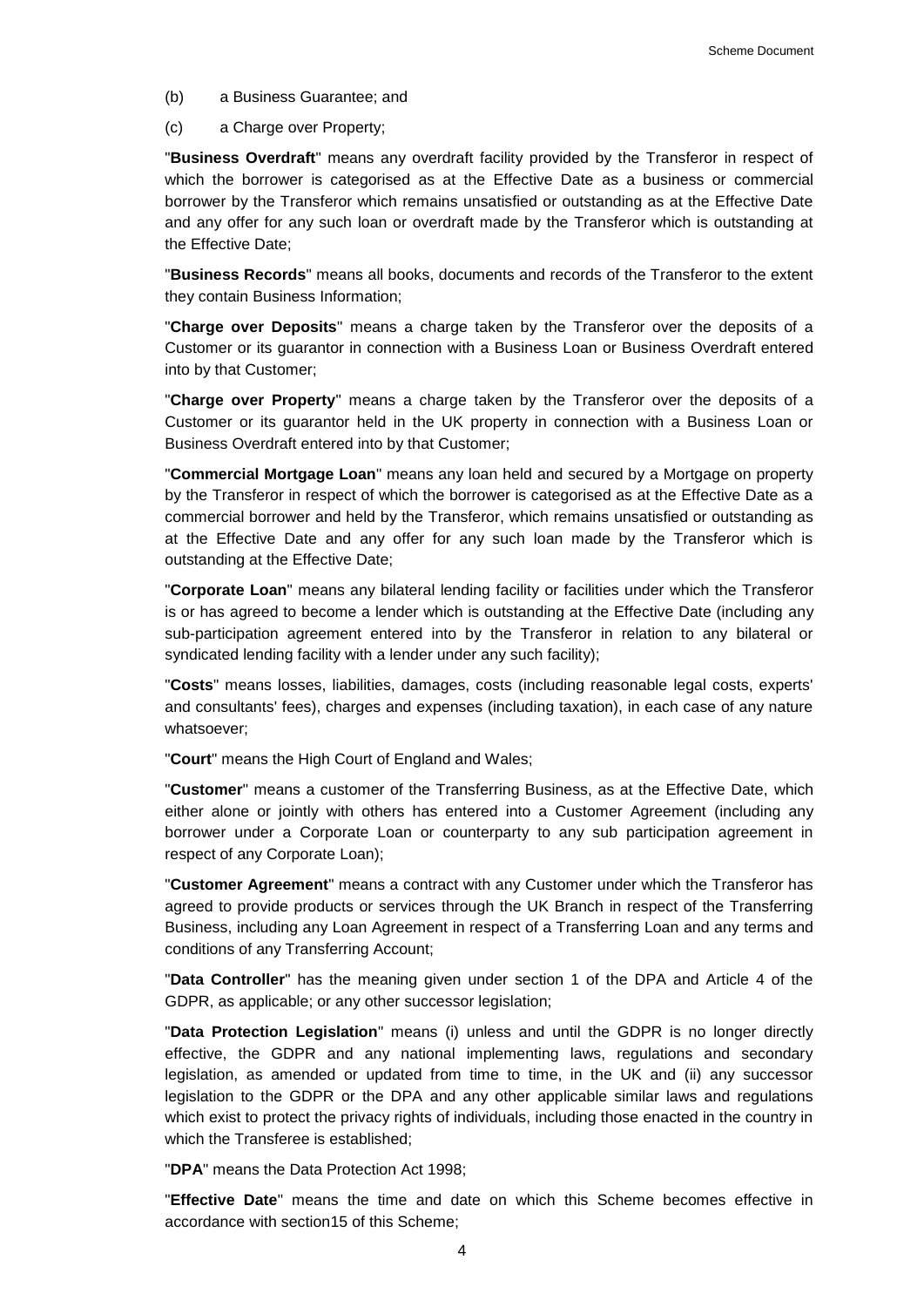#### "**Encumbrance**" means:

- (a) any claim, charge, mortgage, pledge, lien, assignment in security, restriction, option, equitable right, power of sale, pledge, hypothecation, retention of title, including:
	- (i) any indemnity, guarantee, letter of credit, letter of comfort, letter of support, insurance, warranty, representation or other assurance;
	- (ii) any fixed or floating charge, standard security, right of set off or netting arrangement; and
	- (iii) any Mortgage;
- (b) any inter creditor agreement, subordination agreement, postponement agreement or other ranking agreement in relation to the rights and/or obligations of any person or security interest;
- (c) any equalisation agreement, standstill agreement or similar agreement or arrangement;
- (d) any third party right or interest, whether legal or equitable, including in any real or personal property;
- (e) any option, restriction, right of first refusal, right of pre-emption or other type of preferential arrangement (including title transfer and retention agreements) having a similar effect; and
- (f) any agreement, arrangement or obligation to create any of the foregoing,

to which the Transferor, or as applicable, the Transferee is subject;

"**Equipment, Fixtures and Furniture"** means the equipment, fixtures and furniture utilised by the UK Branch and located at any Property;

"**Excluded Assets**" means the assets of the Transferor subsisting at the Effective Date which are not to be transferred to the Transferee pursuant to this Scheme, including:

- (a) all contracts of employment between the Transferor and its employees, including any rights and entitlements under those contracts (including pension rights), and any claims arising under those contracts;
- (b) all policies and contracts of assurance, insurance or as to credit risk at any time effected and maintained by the Transferor in relation to the Transferring Business and in force at the Effective Date and any arrangements between the Transferor and any other person in connection with such policies and contracts (except for policies and contracts which specifically relate to an arrangement with a Customer in relation to the Business or are an Ancillary Loan Document);
- (c) the Business Intellectual Property;
- (d) all IP Licences;
- (e) all Information Technology;
- (f) all Corporate Loans which are not Transferring Corporate Loans;
- (g) all Loans which are not Transferring Loans;
- (h) any rights, interests or powers arising in relation to any Accounts which are not Transferring Accounts;
- (i) all other assets or property which are not used wholly or mainly in the Transferring Business; and
- (j) any asset or property of the Transferor to the extent that it relates to the Excluded Business or any part of the Transferor Group except for the Transferring Business;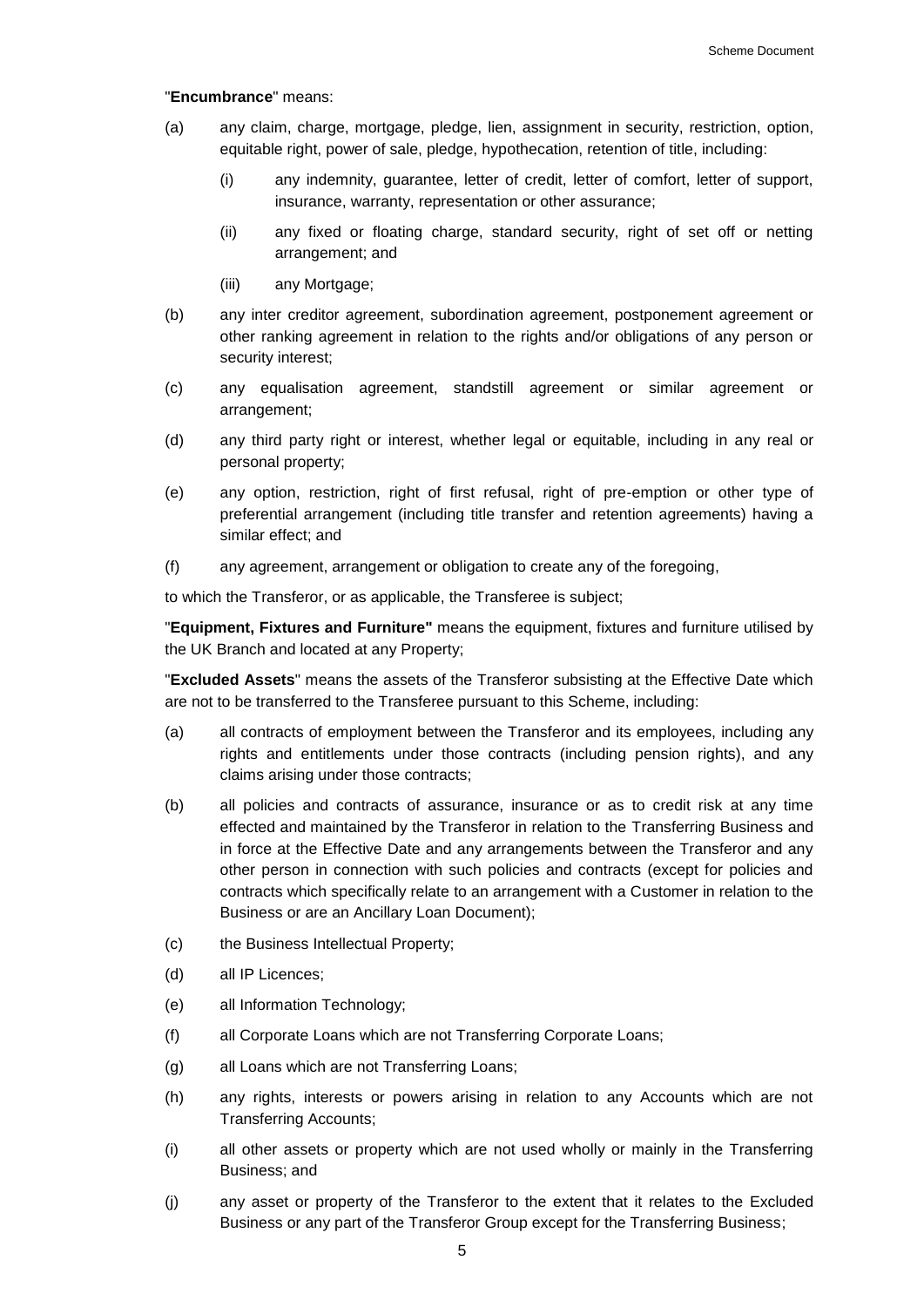"**Excluded Business**" means the Excluded Assets and the Excluded Liabilities and any business other than the Transferring Business which is carried on by the Transferor;

"**Excluded Liabilities**" means the Liabilities of the Transferor subsisting at the Effective Date which are not to be transferred to the Transferee pursuant to this Scheme, including:

- (a) any Liability of the Transferor to the extent that it relates to the Excluded Business or any part of the Transferor Group except for the Transferring Business;
- (b) any Liability (including fines or penalties) imposed on the Transferor by any government or regulatory authority relating to any act or omission of the Transferor or any of its agents, suppliers, contractors or employees;
- (c) any Mis-selling Liability;
- (d) any contract of employment (to the extent it includes any Liability) between the Transferor and any of its employees (including pension rights);
- (e) any Accounts which are not Transferring Accounts; and
- (f) any Liability of the Transferor to Tax attributable to the Transferring Business or to the transfer of the Transferring Business pursuant to this Scheme;

"**FCA**" means the Financial Conduct Authority (or its successor authorities);

"**FSMA**" means the Financial Services and Markets Act 2000 (as amended);

"**GDPR**" means the General Data Protection Regulation (EU) 2016/679;

"**HMRC**" means Her Majesty's Revenue and Customs (or its successor authorities);

"**Information Technology**" means all equipment and software owned and/or licensed by the Transferor for the digital storage, retrieval and/or transmission of Business Information;

"**Intellectual Property**" means patents (including any rights in any unpatented inventions (whether patentable or not)), trademarks, rights in designs, rights in trade and business names, trade secrets, logos, domain names, copyrights (including rights in computer software), database rights, topography rights (whether or not any of these is registered and including applications for registration of any such thing), Know How and all rights or forms of protection of a similar nature or having equivalent or similar effect to any of these which may subsist anywhere in the world, whether existing now or in the future and all amendments, renewals, extensions and right to claim priority from, any of the foregoing;

"**IP Licences**" means all agreements, arrangements or understandings (in each case, whether or not written) pursuant to which the Transferor uses or has the right to use any Intellectual Property, IT, or confidential, secret or proprietary information, in the Transferring Business;

"**Know How**" means all know-how, trade secrets and confidential information, in any form (including paper, electronically stored data, magnetic media, film and microfilm) including without limitation financial and technical information, formulae, reports, project reports, financial models, customer analysis, information on the working or design of any product, process, invention, improvement or development, instruction and training manuals, information on strategy, market forecasts, lists or particulars of Customers and suppliers, sales targets, sales statistics, prices, discounts, margins, tenders, business development and planning reports and any information derived from any of them;

"**Landlord**" means the counterparty to the Lease or their successors in title being the party entitled to the immediate reversion to the relevant Lease;

"**Land Registry**" means, as the case may be, the Land Registry of England and Wales, the Land Registry of Scotland or the General Register of Sasines in Scotland, Land and Property Services of Northern Ireland (as applicable) or such other governmental department, authority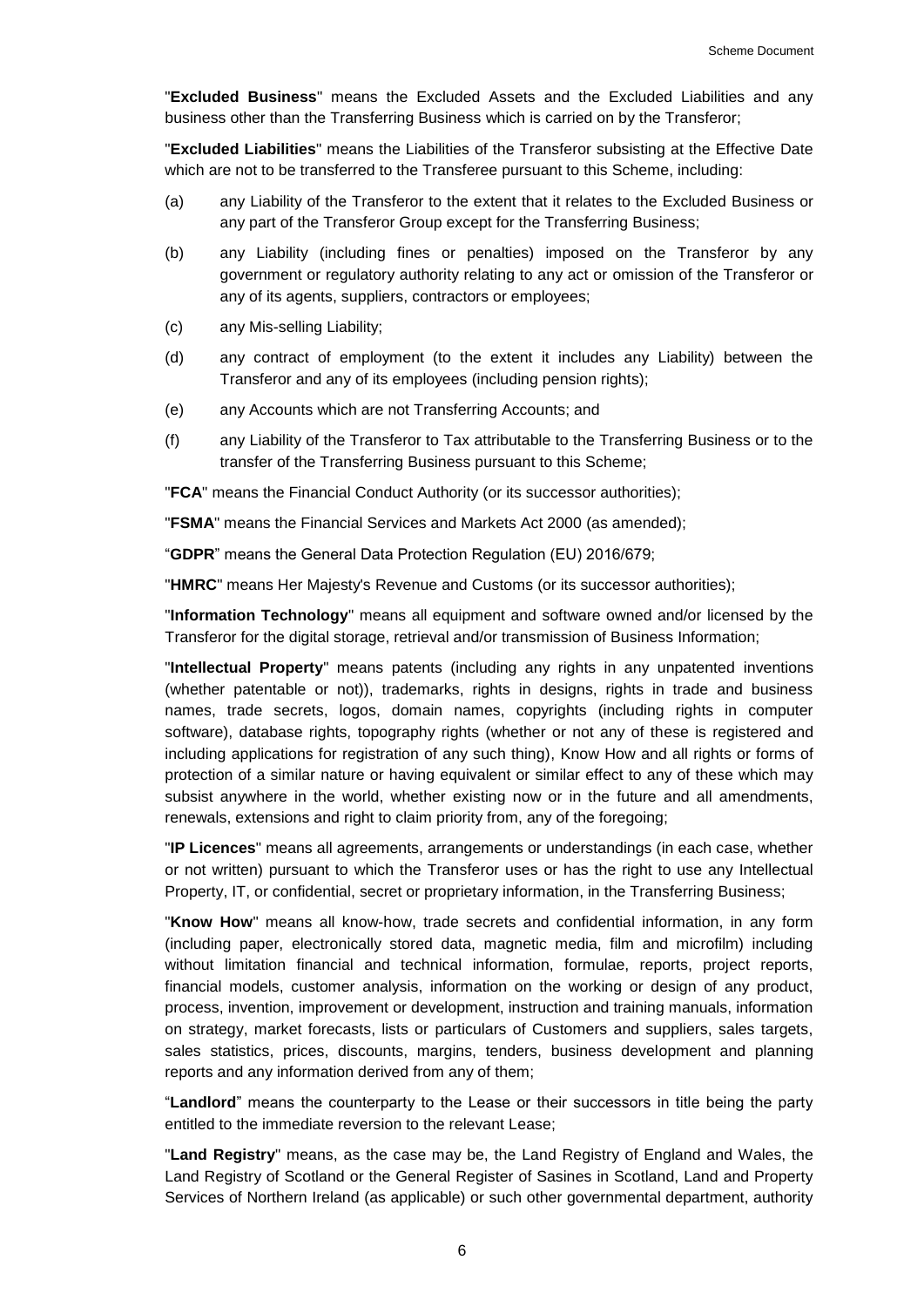or other official body from time to time responsible for registering title to property within the relevant jurisdiction;

"**Lease**" means the lease and every document varying or supplemental or collateral to it and every licence or consent granted under it, under which each of the Properties is held and a reference to "Leases" means a reference to each Lease;

"**Liability**" includes (without limitation) any debt, liability, duty or obligation of any kind or description (whether derived from contract, common law, statute or otherwise, whether present or future, actual or contingent, ascertained or unascertained or disputed, direct or indirect, accrued or unaccrued, liquidated or unliquidated, financial or non-financial), including all Costs and expenses relating thereto;

"**Loan**" means any monies lent by the Transferor on or before the Effective Date to a Customer and comprising the aggregate of all principal sums, interest, costs, charges, expenses and other monies (including all further advances) due or owing to the Transferor with respect to that loan or, as the context may require, a Customer's obligations in respect of the same but excluding loans that have been fully redeemed prior to the Effective Date;

"**Loan Agreement**" means an agreement between the Transferor (or any of its predecessors) and a Customer or Customers and/or its or their guarantors relating to a Loan, including but not limited to loans entered into on the Transferor's standard terms, and including agreements relating to the Transferring Loans, together with any overdraft facilities or other ancillary facilities entered into under or in connection with the relevant Loan;

"**Loan Related Securities**" means in relation to a Loan, the Mortgage (if any), any other Right in Security and all other documents and things (including letters of credit, bank guarantees and performance bonds) which may constitute all or part of the security for the payment of all sums due in respect of that Loan including but not limited to security arrangements entered into between the Transferor and the relevant Customer and/or its guarantor on standard or other terms, including (where applicable) the following arrangements:

- (a) the Commercial Mortgage Loans; and
- (b) each Business Loan Security;

"**Mis-selling Liability**" means any Liability imposed by a regulatory authority relating to the marketing or sale of any Customer Agreement or any other product or service to customers by the Transferor or any agent, supplier, contractor or employee on its behalf, including any failure by the Transferor to comply with rules, regulations and industry practice relating to the marketing and sale of such products and services;

"**Mortgage**" means a first or subsequent fixed charge by way of legal or equitable mortgage or charge over property (or by way of standard security in Scotland);

"**New Business**" means any application made by a person to the Transferor, whether or not accepted by the Transferor, and any offer or invitation made by the Transferor to a person, in each case made prior to the Effective Date, which may result in the execution after the Effective Date of what would, had the relevant agreement been executed prior to the Effective Date, be an agreement for a Transferring Account or a Transferring Loan;

"**Order**" means an order made by the Court pursuant to section 111 of FSMA sanctioning this Scheme and any order (including any subsequent order, which is ancillary thereto) in relation to this Scheme made by the Court pursuant to section 112 of FSMA;

"**Personal Data**" has the meaning given in section 1 of the DPA;

"**Personal Loans**" means any Loan (except a Personal Overdraft) provided by the Transferor in respect of which the borrower is categorised as at the Effective Date as an individual borrower by the Transferor which remains unsatisfied or outstanding as at the Effective Date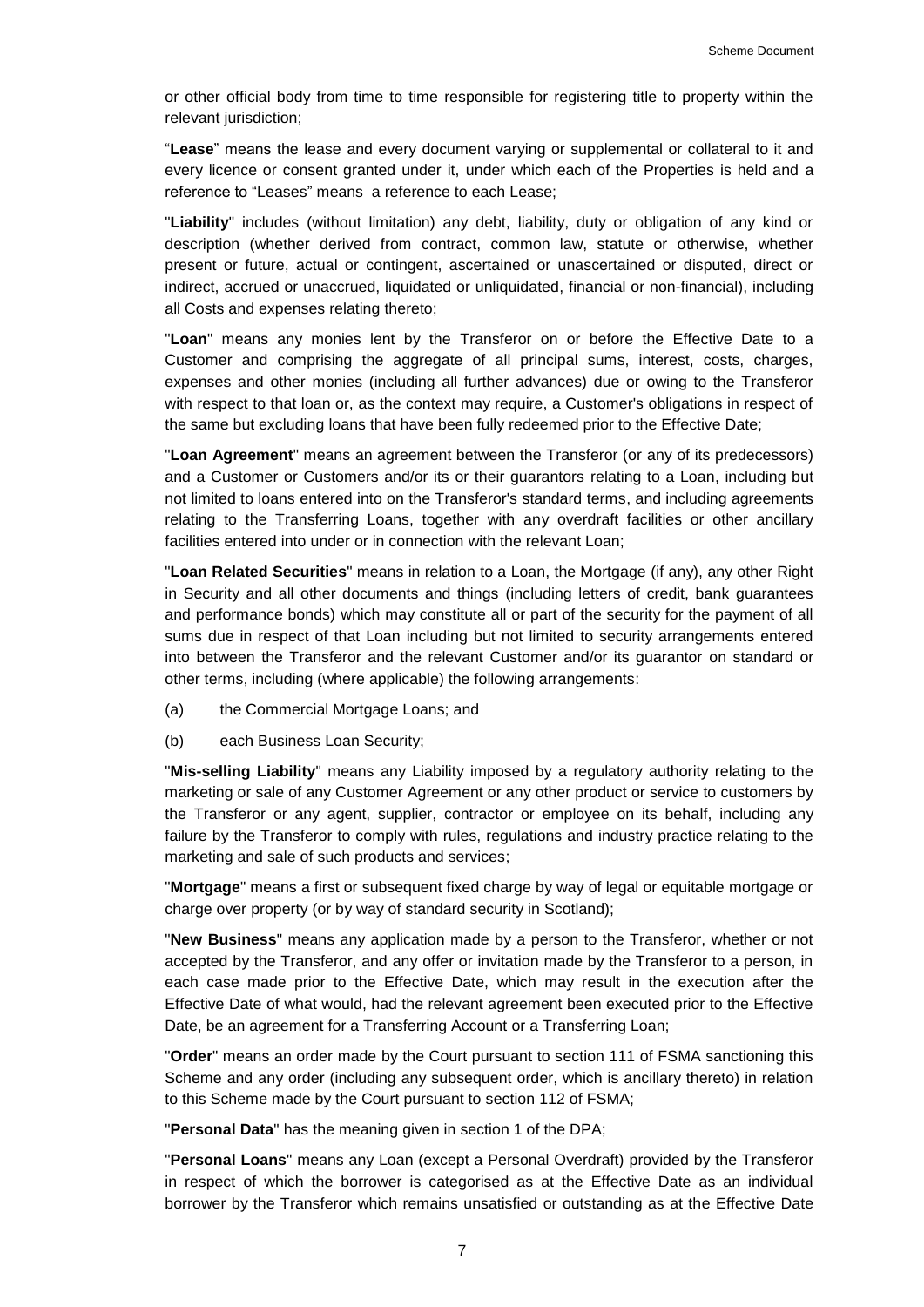and any offer for any such Loan made by the Transferor which is outstanding at the Effective Date:

"**Personal Overdrafts**" means any overdraft facility provided by the Transferor in respect of which the borrower is categorised as at the Effective Date as an individual borrower which remains unsatisfied or outstanding as at the Effective Date and any offer for any such loan or overdraft made by the Transferor which is outstanding at the Effective Date;

"**PRA**" means the Prudential Regulation Authority (or its successor authorities);

"**Proceedings**" means any claim, counterclaim, complaint, petition, suit, appeal, proceeding or other legal process, whether intended to have interim or final legal effect in relation to its subject matter, before any court, governmental authority, regulatory authority, tribunal, arbitration panel, ombudsman or other body subsisting or empowered by law or regulation or by the provisions of an agreement which in each case relates solely to the Transferring Business, but excluding any Proceedings which relate solely to any of the Excluded Liabilities;

"**Processing**" has the meaning given to it under the DPA and includes both manual and automatic processing;

"**Properties**" means the leasehold properties at:

- (a) 128 Commercial Road, London E1 1NL;
- (b) 213 Kenton Road, Kenton, Middlesex HA3 0HD;
- (c) 39 Upper Tooting Road, London SW17 7TR;
- (d) 173/175 Soho Road, Birmingham B21 9SU;
- (e) 171 Ilford Lane, Ilford, Essex IG1 2RT;
- (f) 59A Belgrave Road, Leicester LE4 6AS;
- (g) 86 The Broadway, Southall, Middlesex; and
- (h) 2 Ealing Road, Wembley HA0 4TL;

"**Regulated Activities Order**" means the Financial Services and Market 2000 (Regulated Activities) Order 2001 (as amended);

"**Regulations**" means the Financial Services and Markets Act 2000 (Control of Business Transfers) (Requirements on Applicants Regulations) 2001 (as amended);

"**Relevant Date**" means the Effective Date or, in the case of any Residual Asset or Residual Liability, the applicable Subsequent Transfer Date;

"**Remittance Service**" means the services of remitting funds from UK to India provided by Transferor under the terms and conditions of certain of the Transferring Accounts;

"**Residual Asset**" means any assets or property of the Transferor, including any Right in Security in favour of the Transferor, which would be a Transferring Asset, but:

- (a) which the Court does not have jurisdiction to transfer;
- (b) which, despite having such jurisdiction, the Court determines not to transfer (at all, without the consent of a person other than the Transferor or Transferee or free of any Residual Asset Restriction);
- (c) which the Transferor and the Transferee agree in writing prior to the Effective Date would be more conveniently, or which pursuant to the terms of this Scheme is to be, transferred after the Effective Date (subject to consent from any applicable regulator);
- (d) its transfer, or the transfer of any part of it, pursuant to an order of the Court: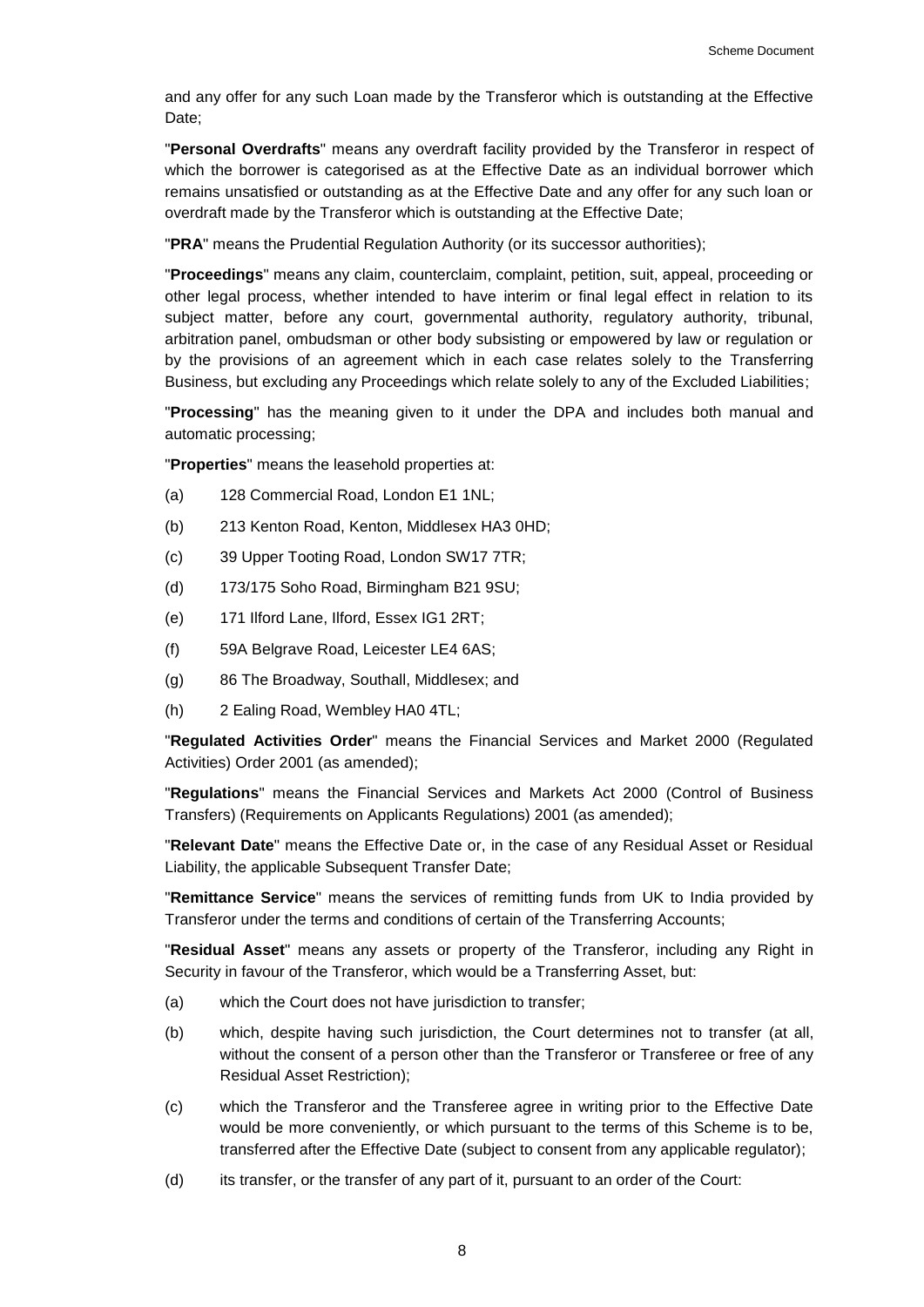- (i) is not recognised by the laws of the jurisdiction in which such asset is situated or which govern such asset; or
- (ii) will not be recognised or be effective or capable of enforcement under the laws of the jurisdiction in which such asset is situated or which govern such asset without further steps being taken;
- (e) the laws of a jurisdiction in which such asset is situated or which govern such asset or which are otherwise relevant to any Right in Security relating to such asset do not recognise the security trustee arrangement referred to in section [7.4\(a\),](#page-18-0) or under such laws these security trustee arrangements are not sufficient to provide in all material respects the same rights to the Transferor as security trustee, or the same benefits to the Transferee, as were available to the Transferor prior to the Effective Date; or
- (f) which the Transferee does not have the regulatory authorisation, permission or other consent which it needs to hold the Transferring Asset or to perform any related Customer Agreement; or
- (g) such asset cannot be transferred or vested in the Transferee (either at all or free of any Residual Asset Restriction) for any other reason, including any proceeds of sale or income or other accrual or return whatsoever, whether or not in any case in the form of cash, earned or received from time to time after the Effective Date in respect of such asset, but excluding for the avoidance of doubt, the Excluded Assets;

"**Residual Asset Restriction**" means any third party right to acquire, or be offered the right to, or to offer to, acquire or procure the acquisition by some other person of, all or any part of an asset, being a third party right which directly or indirectly arises or is exercisable as a consequence of transfer pursuant to the Scheme being proposed or taking effect or the creation of a trust pursuant to the provisions of section [10.3](#page-24-0) of this Scheme;

"**Residual Liability**" means any Liability of the Transferor which would be a Transferring Liability, but:

- (a) which relates to a Residual Asset and arises at any time before the Subsequent Transfer Date applicable to that Residual Asset;
- (b) which the Court does not have jurisdiction to transfer;
- (c) which despite having such jurisdiction, the Court determines not to transfer;
- (d) which the Transferor and the Transferee agree in writing prior to the Effective Date, would more conveniently be, or which pursuant to the terms of this Scheme is to be, transferred after the Effective Date (subject to consent from any applicable regulator);or
- (e) such Liability is subject to the law of a country or territory outside the UK and such law provides that further steps are required to be taken to effect the transfer of such Liability pursuant to such law;

#### "**Right in Security**" means:

- (a) any claim, charge, mortgage (including any Mortgage), pledge, lien, assignment in security, restriction, option, equitable right, power of sale, pledge, hypothecation, retention of title, including:
	- (i) any indemnity, guarantee, letter of credit, letter of comfort, letter of support, insurance, warranty, representation or other assurance; and
	- (ii) any fixed or floating charge, debenture, standard security, right of set off or netting arrangement;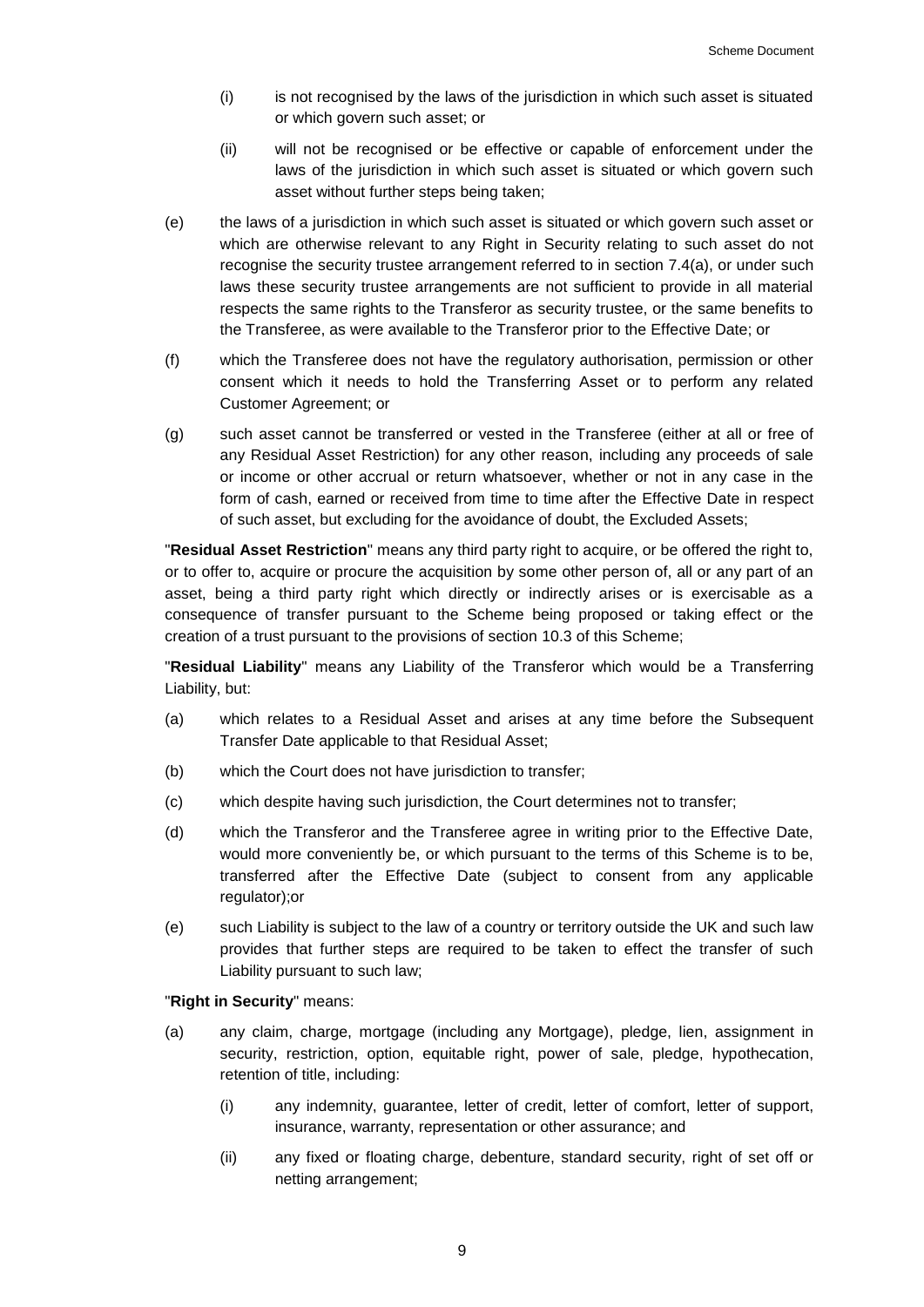- (b) any inter-creditor agreement, subordination agreement, postponement agreement or other ranking agreement in relation to the rights and/or obligations of any person or security interest;
- (c) any equalisation agreement, standstill agreement or similar agreement or arrangement;
- (d) any third party right or interest (including any Mortgage), whether legal or equitable, including in any real or personal property;
- (e) any option, restriction, right of first refusal, right of pre-emption or other type of preferential arrangement (including title transfer and retention agreements) having a similar effect; and
- (f) any agreement, arrangement or obligation to create any of the foregoing,

of which the Transferor, or as applicable, the Transferee has the benefit;

"**Scheme**" means this Scheme in its original form or with, or subject to, any modification, addition or condition pursuant to section 16 of this Scheme;

"**Set Off Rights**" means all rights arising under, or in relation to, any Transferring Loan or Transferring Account providing for Liabilities or amounts owed or arising under any Transferring Loan or Transferring Account or credit or debit balances on account to be satisfied by way of set-off, combination or deduction against, or used as payment towards, Liabilities or amounts owed under any other Transferring Loan or Transferring Account;

"**Subsequent Transfer Date**" means, in relation to any Residual Asset or Residual Liability, each date after the Effective Date on which such Residual Asset or Residual Liability is or is to be transferred to the Transferee, namely in respect of any Residual Asset falling within paragraphs (a) or (b) of the definition of Residual Asset and, in relation to any Residual Liability falling within paragraphs (b) or (c) of the definition of Residual Liability, the date on which the requisite order or recognition to enable the same to be transferred to the Transferee upon the terms of this Scheme is:

- (a) obtained; or
- (b) no longer required;

and in respect of any Residual Asset falling within paragraph (c) of the definition of Residual Asset and of any Residual Liability which falls within paragraph (d) of the definition of Residual Liability, the date on which the Transferee and the Transferor agree that the transfer shall take effect or on which the Residual Asset or Residual Liability becomes capable of being transferred under the terms of this Scheme;

"**Tax**" means all forms of taxes, levies, imposts, contributions, duties and charges in the nature of taxation (including, for the avoidance of doubt, any liability under section 455 CTA 2010 and any national insurance contribution liabilities or deductions under PAYE in the United Kingdom and any equivalent or similar obligations elsewhere) and all withholdings or deductions in respect of them of any nature and whenever and wherever imposed including all related fines, penalties, charges and interest;

"**Transferee**" means Bank of Baroda (UK) Limited, a company incorporated in England and Wales with company number 10826803 whose registered office is at 32 City Road, London, EC1Y 2BD;

"**Transferee Group**" means the Transferee and its Affiliates from time to time, excluding the Transferor;

"**Transferor**" means Bank of Baroda;

"**Transferor Group**" means the Transferor and its Affiliates from time to time, excluding the Transferee and its Affiliates;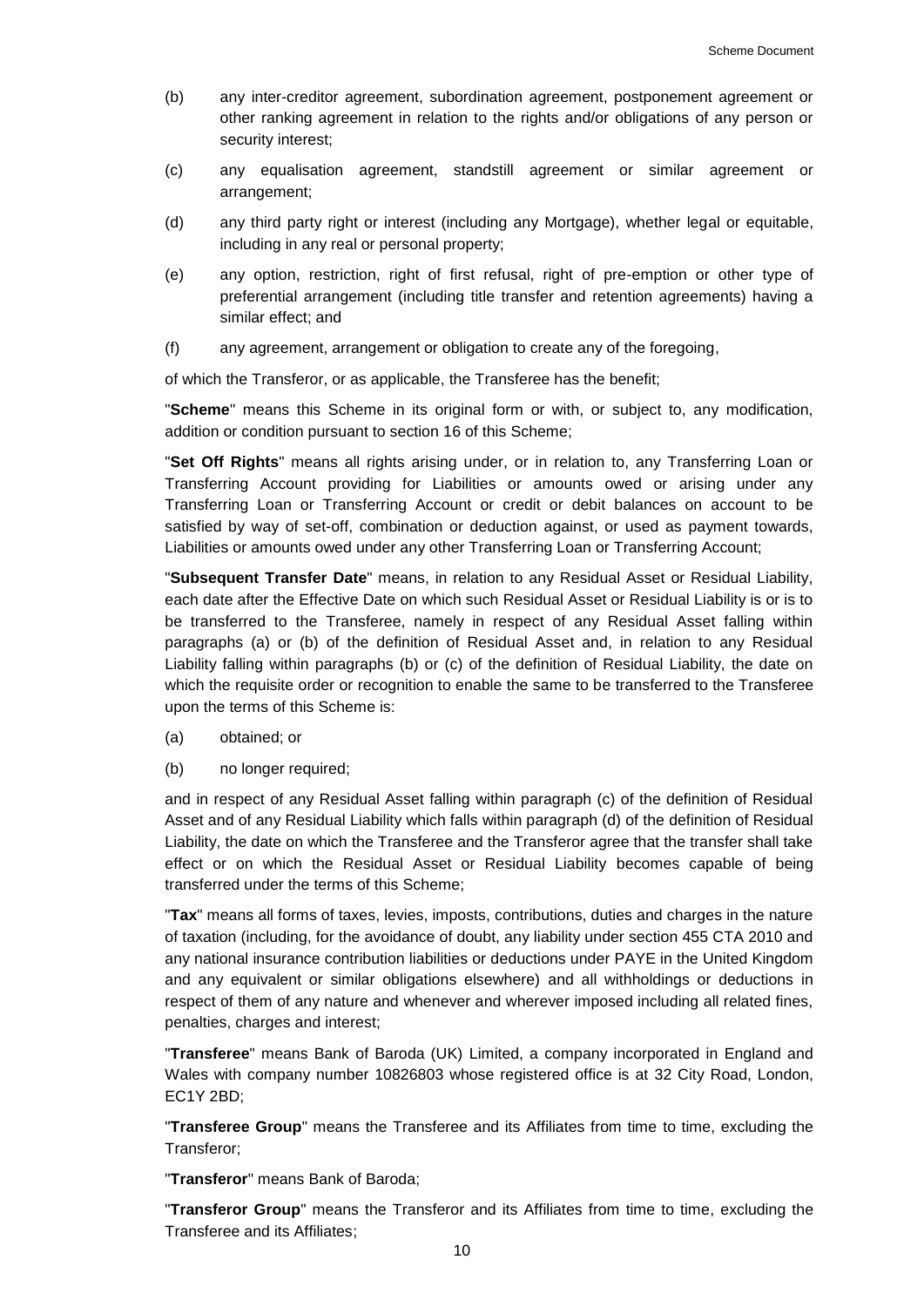"**Transferring Accounts**" means the Accounts held with the UK Branch and all related debit cards in relation to those accounts, including without limitation:

- (a) the current accounts;
- (b) the savings accounts;
- (c) the fixed term deposits accounts;
- (d) the Baroda Smart Sweep accounts; and
- (e) Baroda Max accounts.

"**Transferring Assets**" means the following assets and property which are owned or used exclusively by the UK Branch:

- (a) the rights, interests and powers of the Transferor arising under, or by virtue of:
	- (i) the Transferring Accounts;
	- (ii) the Transferring Loans;
	- (iii) the Loan Related Securities;
	- (iv) the Ancillary Loan Documents; and
	- (v) the Ancillary Rights and Claims;

including legal and beneficial title to (i) to (v);

- (b) the benefit (subject to the burden) of the Customer Agreements;
- (c) the Business Records;
- (d) the Business Information;
- (e) the Transferor's legal and beneficial interest in the Properties;
- (f) the Equipment, Fixtures and Furniture; and
- (g) the benefit (so far as the same can be lawfully assigned or transferred to the Transferee) of any Proceedings to which the UK Branch is party;

but excluding:

- (1) the Excluded Assets; and
- (2) until the relevant Subsequent Transfer Date, each Residual Asset and the rights, benefits and powers of the Transferor relating to that Residual Asset;

"**Transferring Business**" means part of the banking business (including the deposit taking business) of the Transferor carried on by the UK Branch comprising:

- (1) the Transferring Assets; and
- (2) the Transferring Liabilities,

and including the acceptance of deposits from holders of the Transferring Accounts and the provision of the Transferring Loans (including the entering into of Loan Agreements, the taking of Loan Related Security and the entering into or obtaining of Ancillary Loan Documents and the holding of Loans and other assets and property and the holding of Liabilities by the UK Branch in relation to the above types of Loans), but excluding the Excluded Business.

"**Transferring Liabilities**" means the following Liabilities of the Transferor:

- (a) the Transferring Accounts;
- (b) all Liabilities of the Transferor arising under all other Transferring Assets; and
- (c) all other Liabilities of the Transferor arising under the Transferring Business,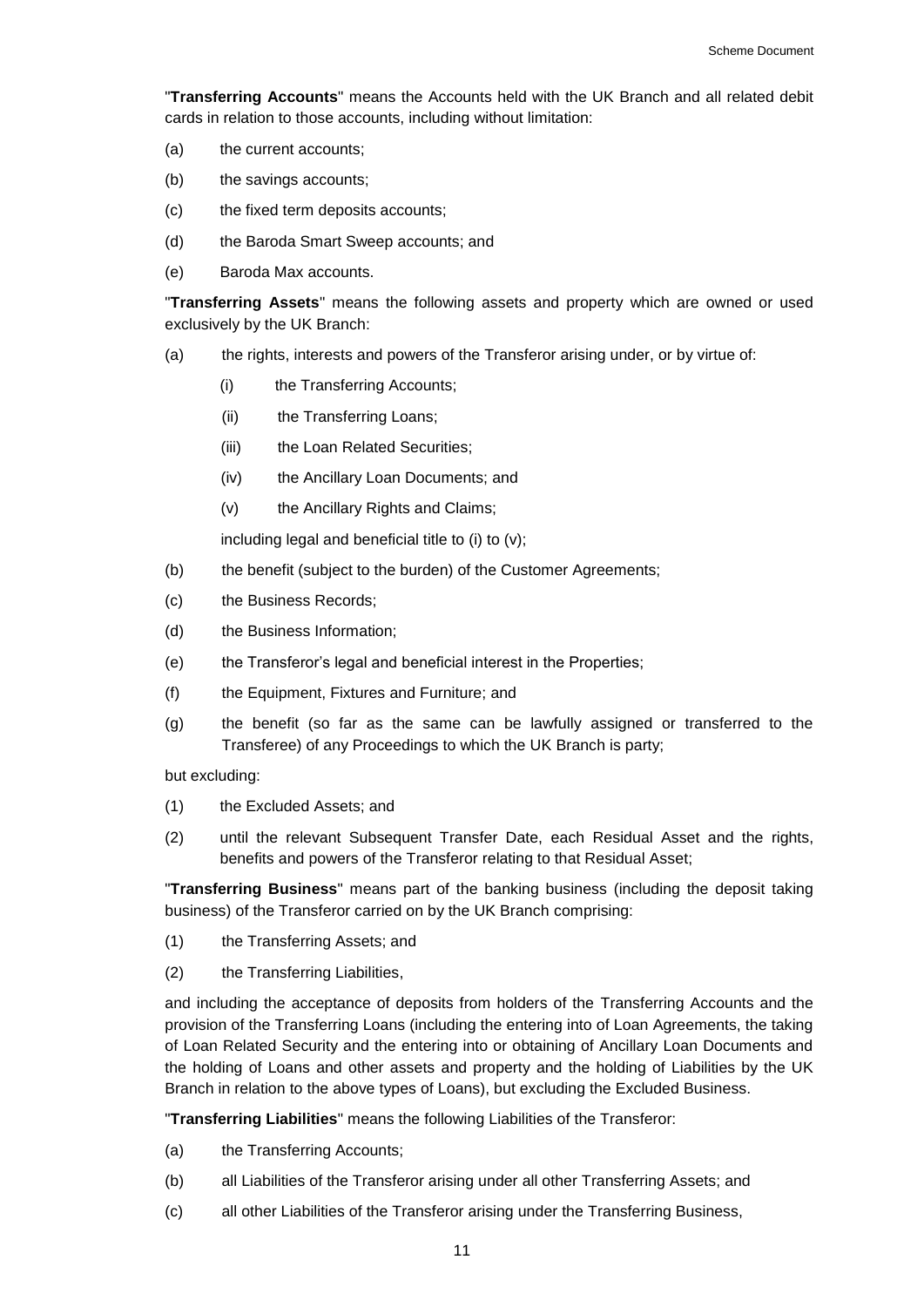but excluding:

- (1) the Excluded Liabilities; and
- (2) until the relevant Subsequent Transfer Date, each Residual Liability;

"**Transferring Corporate Loans**" means the Corporate Loans on a list maintained by the Transferor as at the Effective Date as loans which will transfer to the Transferee on the Effective Date, the counter-parties to which will be notified by the Transferor of the inclusion of such Corporate Loans on the list;

"**Transferring Loans**" means the following Loans provided to Customers by the Transferor:

- (a) the Personal Loans;
- (b) the Personal Overdrafts;
- (c) the Business Loans;
- (d) the Business Overdrafts;
- (e) the Transferring Mortgages;
- (f) the Transferring Corporate Loans;

"**Transferring Mortgages**" means the Mortgages created under or pursuant to:

- (a) the BTL Mortgage Loans; and
- (b) the Commercial Mortgage Loans;

"**UK Branch**" has the meaning set out in section 1.1 of this Scheme;

"**VAT**" means value added tax chargeable under the VATA and any similar, replacement or additional tax; and

"**VATA**" means the Value Added Tax Act 1994.

- 2.2 In this Scheme, unless the context requires otherwise:
	- (a) "**account**" includes any contract or facility by virtue of which money or any unit of account is, or may be, deposited by any person;
	- (b) "**assets and property**" means property, assets and rights of every description (whether present or future, actual or contingent), including without limitation: money; goods; things in action; legal and beneficial ownership in real and heritable property (including registered land); moveable and personal property situated in the United Kingdom or elsewhere; property held on trust or in a fiduciary capacity; securities; rights; benefits and powers of every description; any interest (whether legal, beneficial or otherwise) as proprietor, landlord, tenant, mortgagee, chargee, assignee or heritable creditor; the benefit (subject to the burden) of any contracts; Business Intellectual Property; Business Information, Business Records; customer data and information; and any interest in any of the foregoing;
	- (c) "**contract**" includes any agreement, scheme, transaction, obligation, arrangement or understanding (whether unilateral or bilateral, whether conditional or unconditional, whether in writing or otherwise and whether or not governed by English law) and, without limiting the generality of the foregoing, includes any contract creating an account, deposit, loan, mortgage or similar relationship between the Transferor and any Customer;
	- (d) the terms "**company**", "**subsidiary**" and "**undertaking**" have the meanings set out in the Companies Act 2006, but, for the purposes of section 1159 of the Companies Act 2006, a company shall be treated as a member of another company if any shares in that other company are registered in the name of either: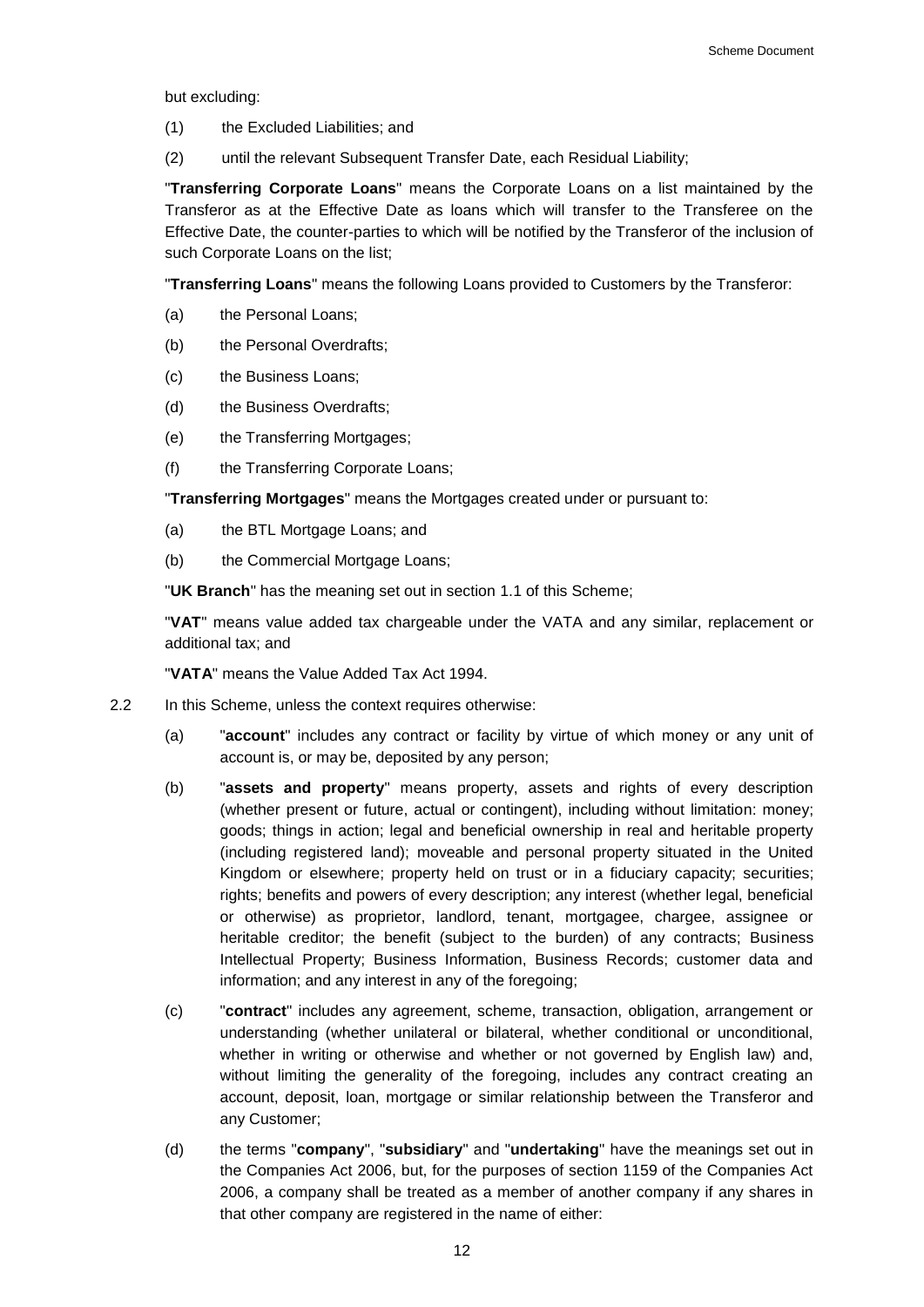- (i) a person by way of security (where the company has provided the security), or
- (ii) a person as nominee for the company;
- (e) "**document**" means, subject to section 12, anything in which information of any description is recorded (whether in physical, electronic or any other form);
- (f) "**enactment**" means any enactment in any general or local act or in any order, rule or regulation made under any act;
- (g) "**existing**" means existing, outstanding or in force immediately before the Effective Date;
- (h) "**indemnify**" or "**indemnifying**" any person "**against any loss**" in connection with or arising out of a given circumstance shall include indemnifying such person (on an After-Tax Basis, as defined in section [2.4](#page-13-0) below) against reasonable actions, Costs, claims, demands, expenses and other liabilities which such person may incur or suffer from time to time in connection with or arising out of such circumstance, as the case may be;
- (i) "**including**", "**includes**" or "**in particular**" means including, includes or in particular without limitation; and
- (j) "**transfer**" includes (as the context may require) assign, assignation, assignment, dispose, disposal, convey or conveyance;
- 2.3 In this Scheme (unless the context requires otherwise), any reference:
	- (a) to an enactment, a statutory provision or any subordinate legislation shall be deemed to include a reference to that enactment, statutory provision or subordinate legislation as amended, replaced or re-enacted from time to time and to any instrument or order made from time to time under such enactment, statutory provision or subordinate legislation;
	- (b) to a gender includes all genders, the singular includes the plural (and vice versa), and persons includes individuals, bodies corporate, unincorporated associations, partnerships and authorities (whether or not any of them have a separate legal personality);
	- (c) to a professional firm or company includes any firm or company effectively succeeding to the whole, or substantially the whole, of its practice or business;
	- (d) to a time of day or date is to that time or date in the United Kingdom;
	- (e) to writing or written includes any method of representing or reproducing words in a legible form;
	- (f) to a section or schedule is to a section of or schedule to this Scheme;
	- (g) to a part or paragraph is to a part or paragraph of a section of or a schedule to this Scheme;
	- (h) within a schedule to a part is to a part of that schedule; and
	- (i) within a part of a schedule to a paragraph is to a paragraph of that part of that schedule.
- <span id="page-13-0"></span>2.4 With regard to any indemnity or covenant to pay ("**Payment Obligation**") being given on an "**After-Tax Basis**", to the extent that the amount payable pursuant to such Payment Obligation ("**Payment**") is subject to a deduction or withholding required by Law in respect of Tax or is chargeable to any Tax in the hands of the recipient, such amount shall be increased so as to ensure that, after taking into account: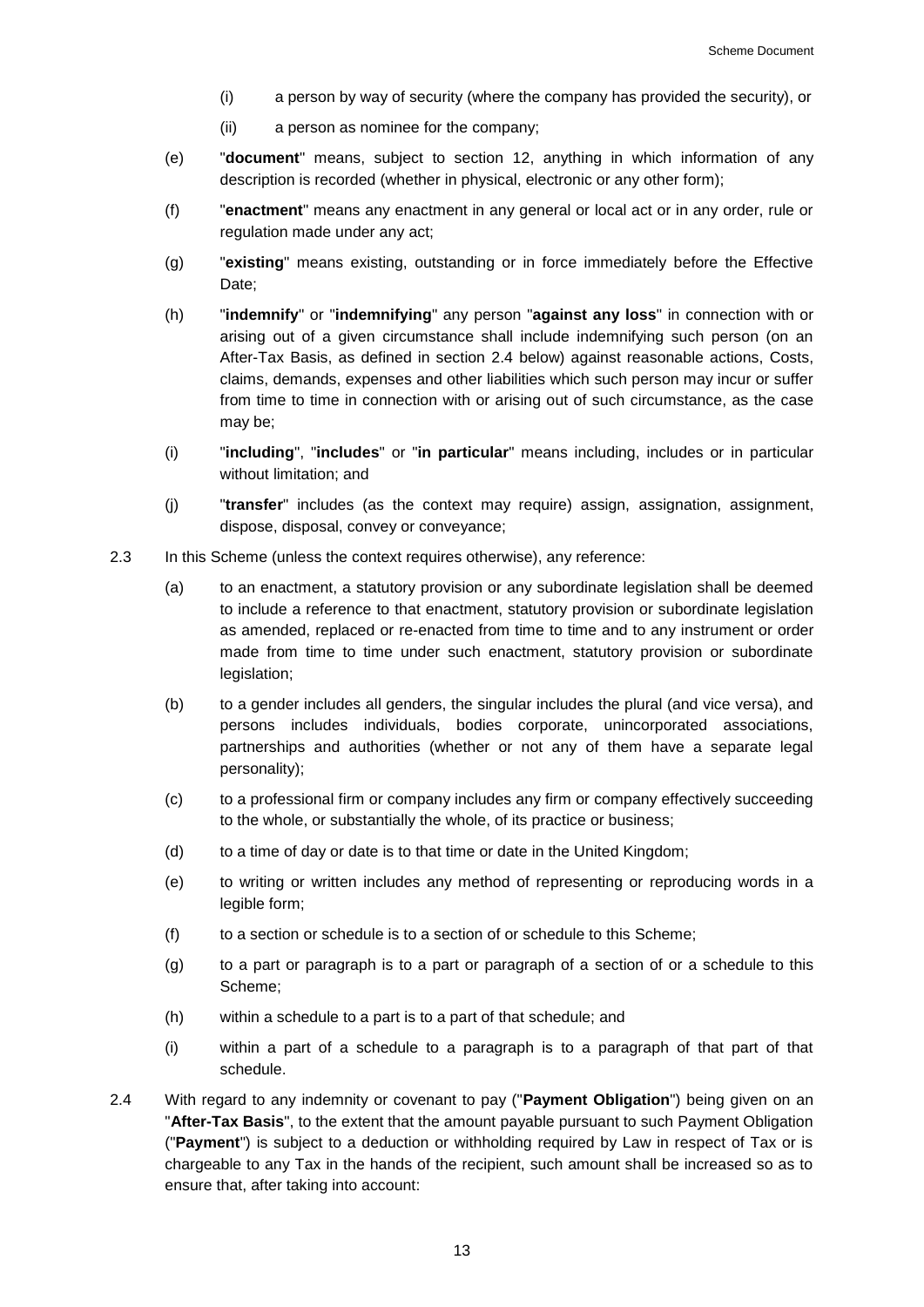- (a) the amount of Tax required to be deducted or withheld from, and the Tax chargeable on, such amount (including on the increased amount); and
- (b) any Tax credit, repayment or other benefit which is available to the indemnified party or the recipient of the Payment solely as a result of the matter or thing giving rise to the Payment Obligation, receiving the Payment or the deduction or withholding in question,

the recipient of the Payment is in the same position as it would have been in if the matter or thing giving rise to the Payment Obligation had not occurred.

2.5 The contents list, headings and any descriptive notes are for ease of reference only and shall not affect the construction or interpretation of this Scheme.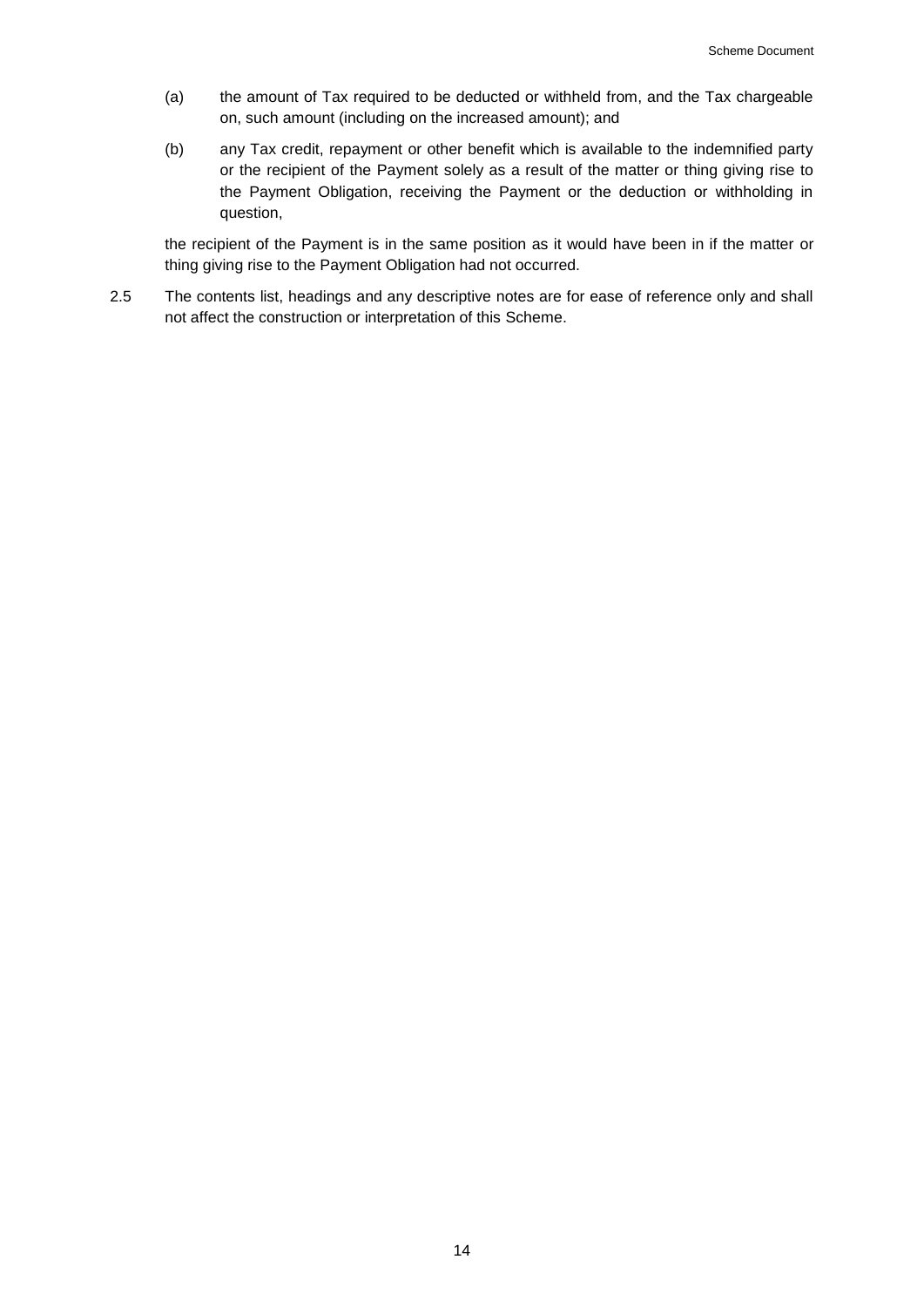# **PART C: THE TRANSFER**

# <span id="page-15-0"></span>3. **TRANSFER**

On and with effect from the Effective Date, the Transferring Business shall be transferred to and vested in the Transferee in accordance with this Scheme.

# 4. **TRANSFER OF ASSETS**

### 4.1 Transferring Assets

On and with effect from the Effective Date, each Transferring Asset and all of the title, rights, benefits, powers, obligations and interests of the Transferor in such Transferring Asset shall, by the Order and without any further act or instrument, be transferred by the Transferor to and be vested in the Transferee and the Transferee shall succeed to such Transferring Asset as if in all respects the same person in law as the Transferee in accordance with the terms of this Scheme.

#### 4.2 Residual Assets

On and with effect from each Subsequent Transfer Date, each Residual Asset to which such Subsequent Transfer Date applies and all of the title, rights, benefits, powers, obligations and interests of the Transferor in such Residual Asset shall by the Order and without any further act or instrument, be transferred by the Transferor to and be vested in the Transferee and the Transferee shall succeed to such Residual Asset as if in all respects the same person in law, in accordance with the terms of this Scheme.

#### 4.3 Encumbrances and Rights in Security

Each Transferring Asset and each Residual Asset (as applicable) shall be transferred to, and vested in, the Transferee:

- (a) subject to all Encumbrances (if any) to which such Transferring Asset or Residual Asset is subject or which affects such Transferring Asset or Residual Asset; and
- (b) with the benefit of all Rights in Security (if any) (including any Loan Related Securities) related to, affecting, securing or connected with such Transferring Asset or Residual Asset.
- 4.4 Title to Transferring Assets and Residual Assets

The Transferee shall accept, without investigation or requisition, such title as the Transferor shall have at the Effective Date to the Transferring Assets and, at each Subsequent Transfer Date, to the Residual Assets transferred to it.

# 5. **TRANSFER OF LIABILITIES**

5.1 Transferring Liabilities

On and with effect from the Effective Date, each Transferring Liability shall, by the Order and without any further act or instrument be transferred by the Transferor to the Transferee and become a Liability of the Transferee and the Transferee shall succeed to such Transferring Liability as if in all respects it were the same person in law as the Transferor and such Transferring Liability shall cease to be a Liability of the Transferor, in accordance with the terms of this Scheme.

5.2 Residual Liabilities

On and with effect from each Subsequent Transfer Date, each Residual Liability to which such Subsequent Transfer Date applies shall, by the Order and without any further act or instrument be transferred by the Transferor to and become a Liability of the Transferee and the Transferee shall succeed to such Residual Liability as if in all respects it were the same person in law as the Transferor and such Residual Liability shall cease to be a Liability of the Transferor, in accordance with the terms of this Scheme.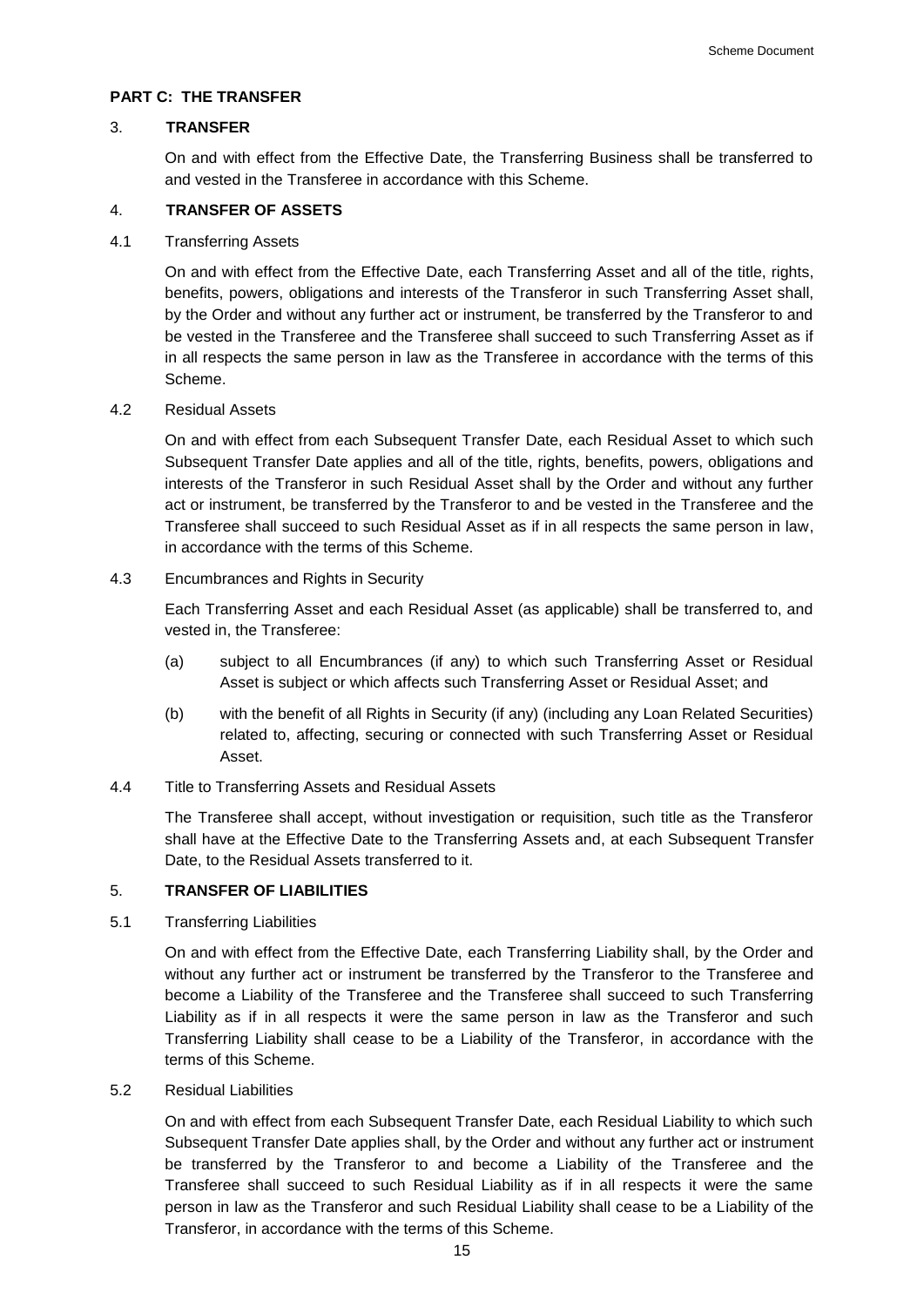5.3 Encumbrances and Rights in Security

Each Transferring Liability and each Residual Liability (as applicable) shall be transferred to, and vested in, the Transferee:

- (a) subject to all Encumbrances (if any) to which such Transferring Liability or Residual Liability is subject or which affects such Transferring Liability or Residual Liability; and
- (b) with the benefit of all Rights in Security (if any) (including any Loan Related Securities) related to, affecting, securing or connected with such Transferring Liability or Residual Liability.

### 6. **GENERAL TRANSFER PROVISIONS**

6.1 Transfer restrictions and capacity

The transfer of any Transferring Asset, Transferring Liability, Residual Asset or Residual Liability by the Transferor to the Transferee shall have effect notwithstanding any provision (whether express or implied) to the contrary in any contract or arrangement with any Customer, Landlord or any other person.

# 6.2 Capacity of Transferor

The transfer of any Transferring Asset, Transferring Liability, Residual Asset or Residual Liability by the Transferor to the Transferee shall have effect notwithstanding whether or not the Transferor would, other than pursuant to the terms of this Scheme, have capacity to effect the same.

# 6.3 Excluded Assets and Excluded Liabilities

This Scheme shall not operate to transfer or have the effect of transferring, or be construed to operate to transfer or have the effect of transferring, to the Transferee any of the Excluded Assets or Excluded Liabilities.

# 7. **SPECIFIC PROVISIONS IN RESPECT OF THE TRANSFERRING BUSINESS**

7.1 Customer Agreements – general

- (a) the Transferee shall become entitled to all the assets and property of the Transferor whatsoever subsisting on the Relevant Date under or by virtue of the Customer Agreements;
- (b) the Liabilities and obligations of the Transferor to any person who is a Customer shall be transferred by the Transferor to the Transferee by the Order and without any further act or instrument and become the Liabilities and obligations of the Transferee, and the Transferor shall be released from any such Liability or obligation to such Customer;
- (c) each Customer shall in succession to and to the exclusion of any rights which that Customer may have had against the Transferor under a Customer Agreement, be entitled to the same rights against the Transferee as were available to that Customer against the Transferor under such Customer Agreement;
- (d) each Customer shall in substitution for any Liability or obligations which that Customer has to the Transferor under a Customer Agreement, be under the same Liability or obligation to the Transferee;
- (e) each Customer Agreement shall have effect as if:
	- (i) the contract had been made with the Transferee instead of the Transferor;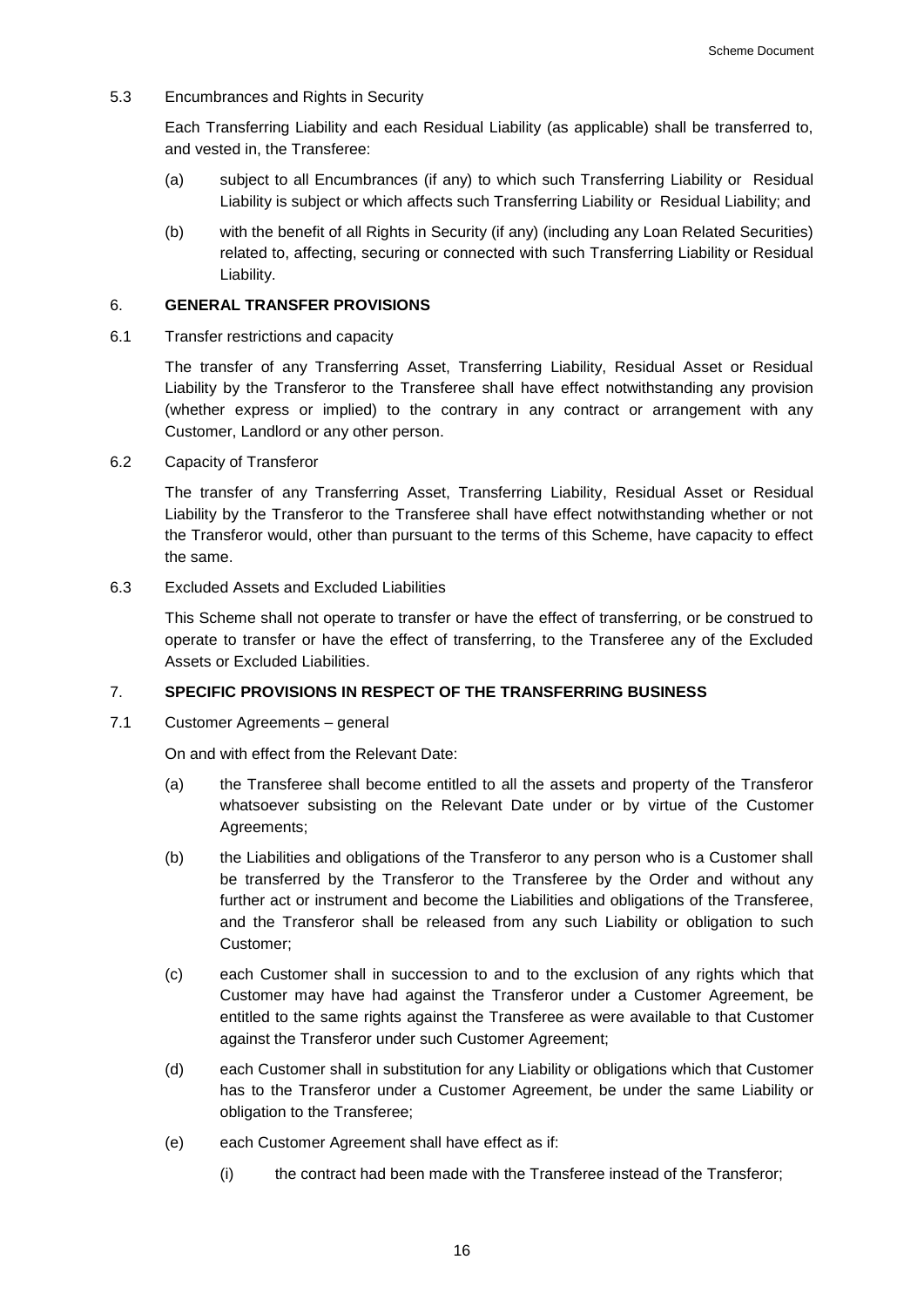- (ii) for any reference (however worded and whether express or implied) to the Transferor there were substituted, in respect of anything falling to be done on or after the Relevant Date, a reference to the Transferee;
- (iii) any reference (however worded and whether express or implied) to the directors or to any director, officer or employee of the Transferor were, in respect of anything falling to be done on or after the Relevant Date, a reference to the directors of the Transferee or, as the case may require, to such director, officer or employee of the Transferee as the Transferee may appoint for that purpose or, in default of appointment, to the director, officer or employee of the Transferee who corresponds as nearly as may be to the first mentioned director, officer or employee; and
- (iv) any reference (however worded and whether express or implied) to the Transferor Group (or to any members, whether individually or collectively, of the Transferor Group) that were substituted in respect of anything after the Relevant Date, were a reference to the Transferee.
- 7.2 Rates of interest, exchange rates, fees and other discretions

On and with effect from the Relevant Date:

- (a) subject to paragraphs (b) to (d) below, in respect of any document or instrument (including any Customer Agreement and the terms of any Remittance Service) which:
	- (i) relates to the Transferring Business;
	- (ii) will continue to have effect after the Relevant Date; and
	- (iii) makes reference to a rate (including an interest rate or an exchange rate), charge, tariff or scale of fees or to terms and conditions published, determined or ascertained from time to time by the Transferor or any member of the Transferor Group,

the Transferee shall have the same rights under such document or instrument to publish, determine or ascertain, vary or amend rates, charges, tariffs, scales or fees terms or conditions, and any such rates, charges, tariffs, scales of fees, terms or conditions published, determined, ascertained, varied or amended by the Transferee after the Relevant Date shall apply in place of those which could have been published determined, ascertained, varied or amended by the Transferor;

- (b) every document incorporating the terms of a BTL Mortgage Loan or a Commercial Mortgage Loan shall be construed and have effect as if, for any reference to the standard variable rate of the Transferor, there were substituted a reference to the rate of interest that the Transferee is free to vary from time to time in accordance with the terms and conditions of the relevant BTL Mortgage Loan or Commercial Mortgage Loan and which it uses as the basis for setting interest rates which it charges respectively to all borrowers to whom BTL Mortgage Loans or to all borrowers to whom Commercial Mortgage Loans are made;
- (c) every document in relation to the Transferring Business (including documents incorporating the terms of a Transferring Loan) shall be construed and have effect as if, for any reference to the variable rate of the Transferor, there were substituted a reference to the variable rate of the Transferee that the Transferee is free to vary from time to time in accordance with the terms and conditions of the relevant Transferring Loan; and
- (d) any reference in a document (including any Customer Agreement and any terms of any Remittance Service) relating to the Transferring Business to the Transferor's cost of funds or spot rate of exchange (as applicable) shall after the Relevant Date be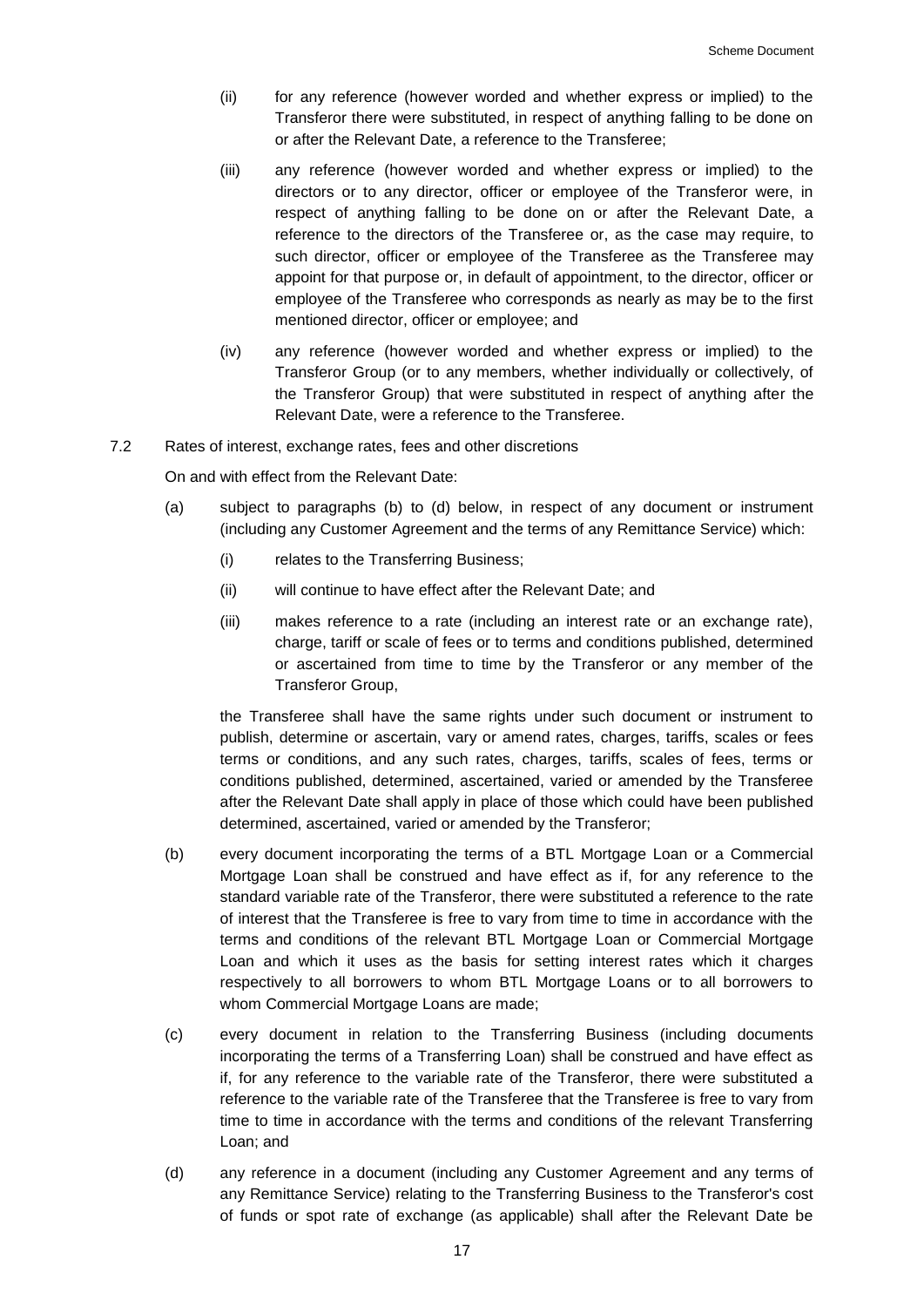deemed to be a reference to the Transferee or to the equivalent details or rates of the Transferee.

7.3 Rights in Security and Encumbrances

On and with effect from the Relevant Date, subject to section [7.4](#page-18-1) of this Scheme:

- <span id="page-18-2"></span>(a) any Right in Security (including any Loan Related Security) or Encumbrance in relation to the Transferring Business held by or vested in the Transferor or a nominee or agent of or trustee for the Transferor, or to which the Transferor is subject, immediately prior to the Relevant Date, shall be held by, vested in, or enforceable against the Transferee or, as applicable, that nominee or agent of or trustee for the Transferee as if the Transferee had the benefit of such Right in Security or was subject to such Encumbrance;
- (b) any Right in Security or Encumbrance referred to in paragraph (a) above shall be available to, and enforceable by or against, the Transferee with respect to any Liabilities (including any principal, interest, fees, charges or other sums) to which the Right in Security or Encumbrance relates whether arising before or after the Relevant Date;
- (c) in relation to any Right in Security or Encumbrance referred to in paragraph (a) above and any Liabilities thereby secured, the Transferee shall be entitled to the same rights, ranking and priorities and be subject to the same obligations and incidents as those to which the Transferor was entitled and to which the Transferor was subject immediately prior to the Relevant Date and all waivers, amendments, conditions, consents, deeds of substitution, deeds of release, ranking agreements and priority agreements relating to any such Right in Security or Encumbrance shall be enforceable and binding on the Transferee on and from the Relevant Date to the same extent to which the same would have been enforceable by and binding on the Transferor prior to the Relevant Date;
- <span id="page-18-1"></span>7.4 Security trustee

- <span id="page-18-0"></span>(a) subject to paragraph (b) below, if the transfer of any Right in Security (including any Loan Related Security) referred to in section [7.3\(a\)a](#page-18-2)bove pursuant to this Scheme is not recognised by the laws of the jurisdiction in which such Right in Security is situated, then section [7.3\(a\)](#page-18-2) above shall not apply and such Right in Security shall continue to be held by the Transferor or, as the case may be, by a nominee or agent of or trustee for the Transferor on terms that the Transferor or such nominee, agent or trustee shall have the right to enforce such Right in Security as security trustee on behalf of the Transferee in relation to any Liability of a Customer or other person transferred pursuant to this Scheme and any further Liabilities incurred by a Customer or any other person pursuant to contracts and arrangements transferred pursuant to this Scheme, including overdraft arrangements or revolving credit facilities; and
- (b) if:
	- (i) the laws of a jurisdiction in which an asset is situated, or which are otherwise relevant to any Right in Security (including any Loan Related Security) relating to such asset, do not recognise the security trustee arrangements under paragraph (a) above; or
	- (ii) under such laws, such security trustee arrangements are not sufficient to provide, in all material respects, the same rights to the Transferee as security trustee or the same benefits to the Transferee as were available to the Transferor before the Relevant Date,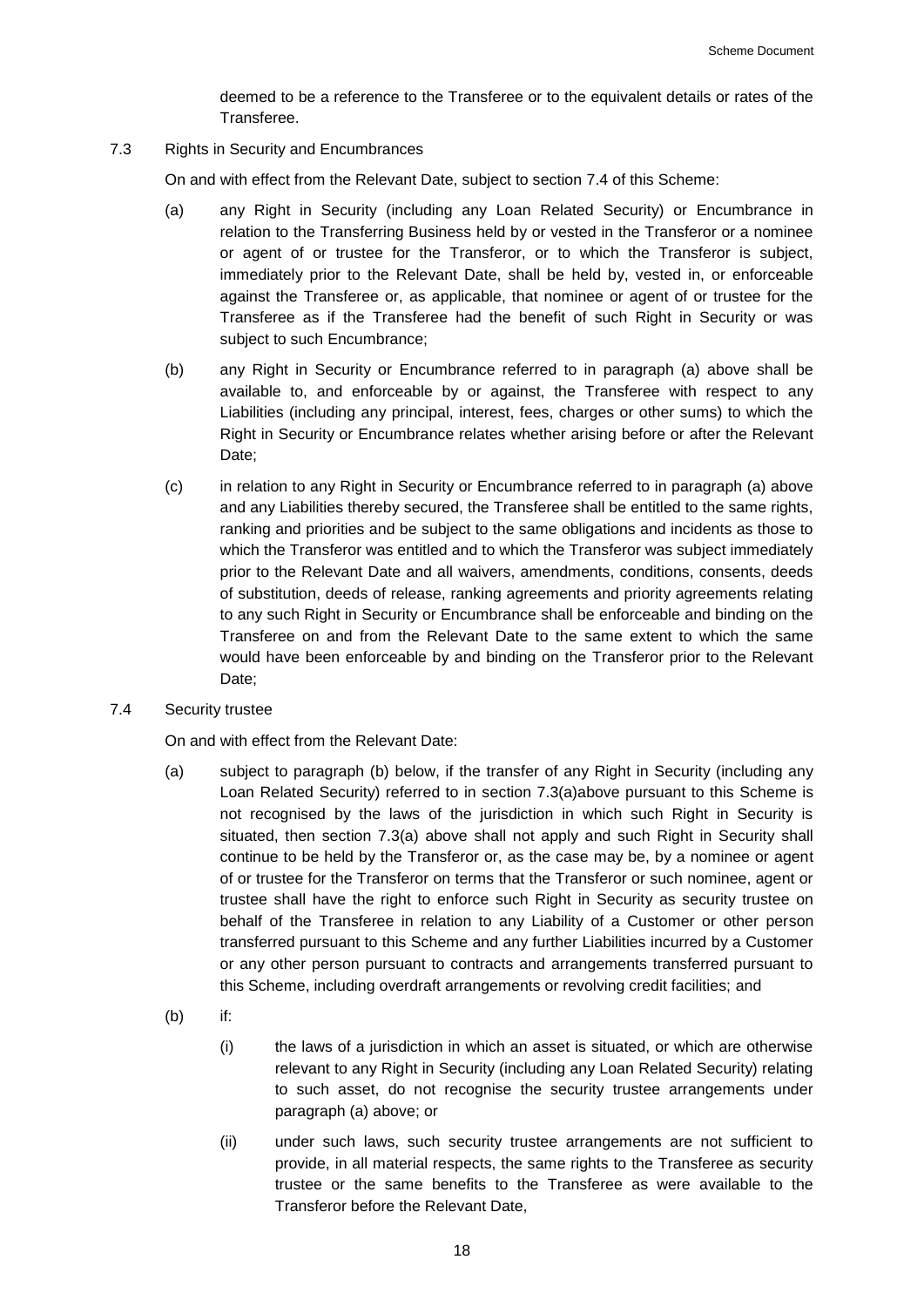the affected Right in Security (including any Loan Related Security) together with the underlying Transferring Loan and any Ancillary Loan Documents shall be treated as a Residual Asset.

7.5 Set Off Rights

Where, after the Relevant Date, the Transferor retains an asset or Liability in relation to a Customer and/or a guarantor of such Customer and, pursuant to this Scheme, the Transferee acquires an asset or Liability in relation to such Customer and/or guarantor of such Customer, then if, immediately before the Relevant Date, the Transferor or such Customer and/or guarantor of such Customer would have been entitled to exercise any Set Off Rights in relation to:

- (a) the Transferring Asset or Transferring Liability; or
- (b) the asset or Liability retained by the Transferor,

the Transferee (in the place of the Transferor in respect of the Transferred Asset or Transferred Liability), the Transferor (in relation to the retained asset or Liability) or the Customer and/or guarantor of such Customer (as the case may be) shall, after the Relevant Date, be entitled to exercise the same Set Off Rights as were available to the Transferor or the Customer and/or guarantor of such Customer before the Relevant Date. In each case, the maximum amount which may be set off pursuant to this section shall be established by reference to the balances of the respective assets and Liabilities as at the Relevant Date.

<span id="page-19-0"></span>7.6 Corporate Loans – Tax Confirmations

Where the Transferor is a party to a Transferring Loan and the terms of the relevant Loan Agreement, Loan Related Security or related documentation (including in the form of any "transfer certificate", "assignment agreement" or any other provision with substantially similar effect in connection with such Transferring Loan) provide that, on a person becoming party to such Loan Agreement as lender pursuant to the terms of such Loan Agreement or related documentation (including pursuant to any transfer or novation provisions), such person is to provide any confirmation, representation, warranty or indication in connection with any Tax matter (each, a "**Tax Confirmation**"), the Transferee shall be deemed to have provided such a Tax Confirmation, provided that:

- (a) where alternative forms of Tax Confirmation are envisaged in connection with such Transferring Loan, the Transferee shall be deemed to have provided such Tax Confirmation as is appropriate in the circumstances taking into account the status of the Transferee for relevant Tax purposes; and
- (b) the Transferee shall not be deemed by this section [7.6](#page-19-0) to have provided any Tax Confirmation which is not accurate and true as regards the Transferee.
- 7.7 Continuity of accounts, instructions and payments

- (a) each Transferring Account and Transferring Loan shall, at and with effect from the Relevant Date, become an account between the Transferee and the relevant Customer and shall be subject to the same terms and conditions and incidents as immediately before the Relevant Date and shall be deemed for all purposes to be a single continuing account, loan, facility or mortgage (as applicable);
- (b) any existing instruction, order, standing order, direction, direct debit, mandate, power of attorney, authority, indemnity, undertaking, declaration or consent given to or by the Transferor in respect of the Transferring Business (whether in writing or not and whether or not in relation to an account) shall have effect, on and from the Relevant Date, as if given to or, as the case may be, by the Transferee;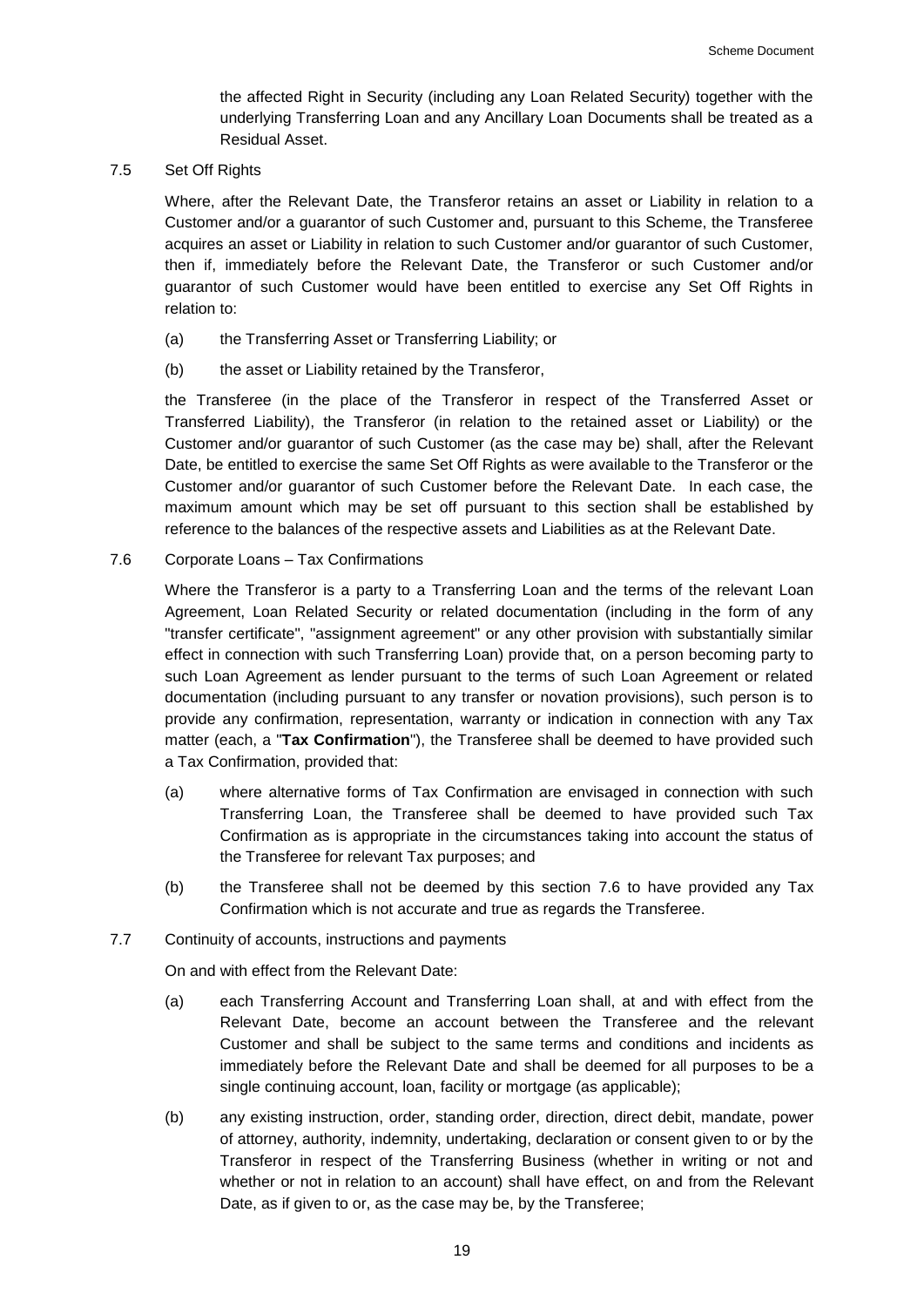- (c) in respect of the Transferring Business, any negotiable instrument, cheque, warrant, draft, letter of credit or order for payment of money drawn on or by, or given to, or accepted or endorsed by, the Transferor, or payable at any place of business of the Transferor, whether so drawn, given, accepted, endorsed or payable before, on or after the Relevant Date, shall have the same effect, as if it had been drawn on or by, or given to, or accepted or endorsed by the Transferee or, as the case may be, as if the place of business at which it is payable were a place of business of the Transferee;
- (d) all payments attributable or referable to the Transferring Business (including the Transferring Accounts and the Transferring Loans) shall be payable to the Transferee and shall be receivable by the Transferee; and
- (e) as regards any Customer Agreement under which interest, principal or other sums attributable or referable to that Customer Agreement are payable:
	- (i) to the extent that interest, principal or other sums were payable by the Transferor immediately prior to the Relevant Date, such interest, principal or other sums shall be payable by the Transferee;
	- (ii) to the extent that interest, principal or other sums were payable to the Transferor immediately prior to the Relevant Date, such interest, principal or other sums shall be payable to the Transferee; and
	- (iii) the Transferor shall account to the Transferee for any interest or principal or other sums to the extent that the same are received by the Transferor.
- 7.8 Offers and invitations to treat

In relation to any offer or invitation to treat made to or by the Transferor by the Relevant Date in respect of New Business:

- (a) such offer or invitation to treat shall be construed and have effect as an offer or invitation to treat made to or by the Transferee;
- (b) any document forming part of any such offer or invitation which would, when completed, be addressed to or from or otherwise make reference to the Transferor shall, with effect from the Relevant Date, be deemed to be addressed to or make reference to the Transferee and shall be construed accordingly; and
- (c) if any person accepts any such offer or invitation to treat which involves any document securing the payment or discharge of any Liability which would, when completed, on its face be in favour of the Transferor, such security shall, with effect from the Relevant Date, be construed as having been made in favour of the Transferee and registered in favour of the Transferee and any public registry (including the relevant Land Registry) shall act accordingly.
- 7.9 Notices and documents
	- (a) The Transferor shall promptly on request give to the Transferee any payments, notices, correspondence, information or enquiries in relation to the Transferring Business which belong to the Transferee.
	- (b) Any document, claim or demand addressed before or after the Relevant Date to or by the Transferor pursuant to an existing contract or arrangement to be transferred pursuant to this Scheme shall, with effect from the Relevant Date, be deemed to have been addressed to or by the Transferee.
- 7.10 Rights and remedies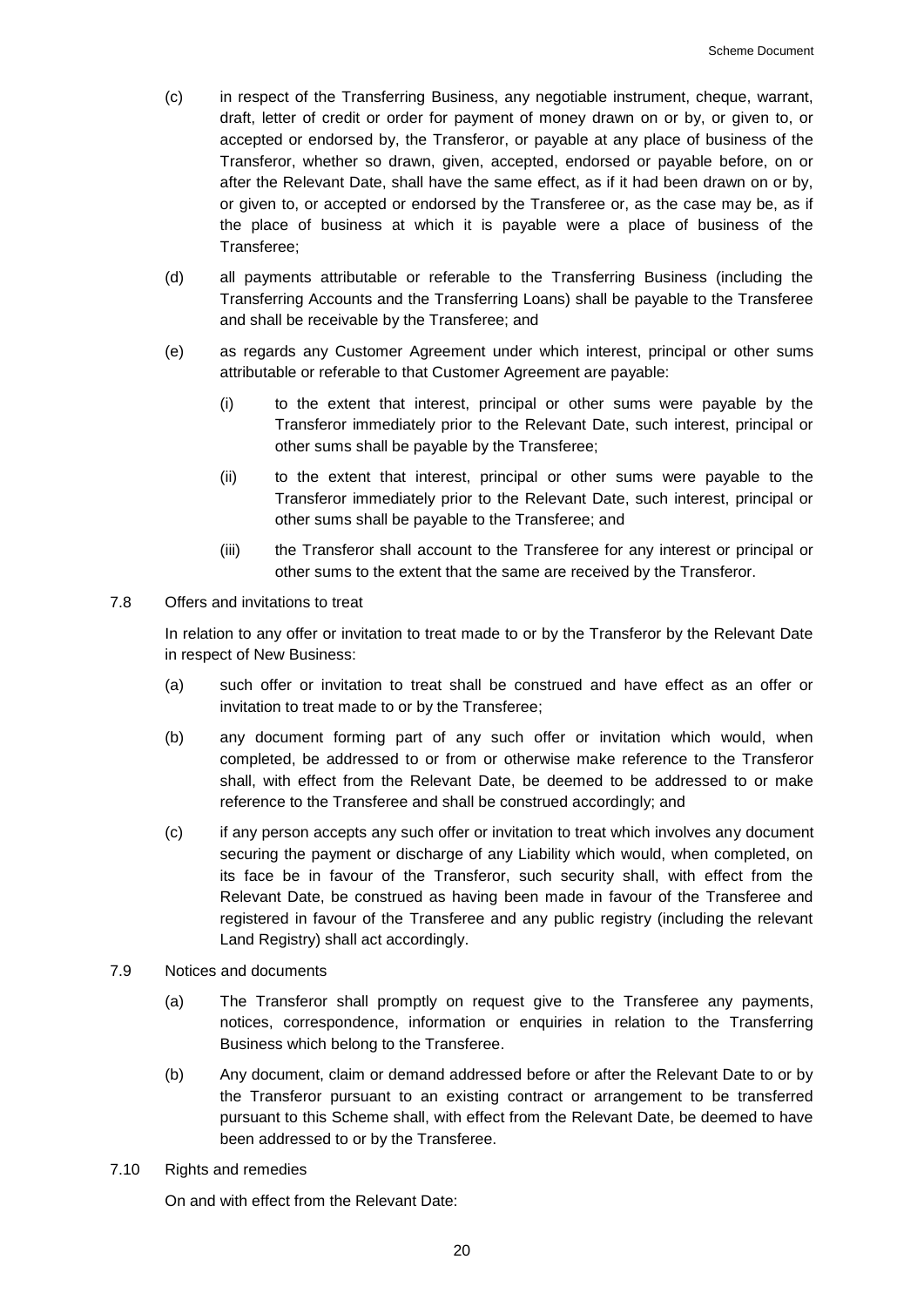- (a) where by virtue of this Scheme any contract, assets and property, or Liability, of the Transferor become a contract, assets and property, or a Liability, of the Transferee, the Transferee shall, at and from the Relevant Date, have the same rights, powers and remedies (and in particular the same rights and powers as to taking or resisting Proceedings or making or resisting applications to any authority) for ascertaining, perfecting or enforcing such assets and property, or Liability, as if it had at all times been assets and property, or a Liability, of the Transferee;
- (b) any right of action in relation to any contract, asset or Liability transferred pursuant to this Scheme and any remedy available in consequence thereof (including without limitation pursuant to any Ancillary Loan Document) in relation to the Transferring Business which:
	- (i) accrues, arises or becomes enforceable or available before the Relevant Date by or against the Transferor in relation to the Transferring Business; or
	- (ii) would, in the absence of a transfer pursuant to the Order, accrue, arise or become enforceable or available by or against the Transferor after the Relevant Date in relation to the Transferring Business,

may be enforced or availed by or against the Transferee;

- (c) the Transferee shall be entitled to rely on and to enforce any consent, waiver, representation, statement or estoppel given or made to the Transferor by a person in relation to the Transferring Business before the Relevant Date as though such consent, waiver, representation, statement or estoppel had been given or made to the Transferee and to the same extent that the Transferor would have been able to rely on or to enforce the same; and
- (d) any judgement or award obtained by or against the Transferor in respect of the Transferring Business and not fully satisfied before the Relevant Date shall at that time, to the extent to which it was enforceable by or against the Transferor immediately prior to the Relevant Date, become enforceable by or against the Transferee (to the exclusion of the Transferor).
- 7.11 Assets held by the Transferor as trustee, custodian or fiduciary

With effect from the Relevant Date, any contract or asset, including:

- (a) any legal or beneficial title arising pursuant to any trust; and
- (b) any rights or Liabilities pursuant to any custody arrangement,

in relation to the Transferring Business which is transferred to and vested in the Transferee by the Order and which was held by the Transferor (whether alone or jointly with others) as a trustee, custodian or in a similar fiduciary capacity shall be held by the Transferee (whether alone or jointly with others, as the case may be) in the capacity of trustee, custodian or in a similar fiduciary capacity (as the case may be) subject to the rights, powers and duties previously applicable to the relevant trust, custody or other fiduciary arrangement in question.

7.12 Rights and obligations as bailee

With effect on and from the Relevant Date, the custody of any document or record, goods or other thing held by the Transferor as bailee in relation to any part of the Transferring Business shall pass to the Transferee and the rights and obligations under any contract of bailment relating to any such document or record, goods or thing shall on that day become rights and obligations of the Transferee.

7.13 Confidentiality

Subject to section [14](#page-26-0) of this Scheme, with effect from the Relevant Date: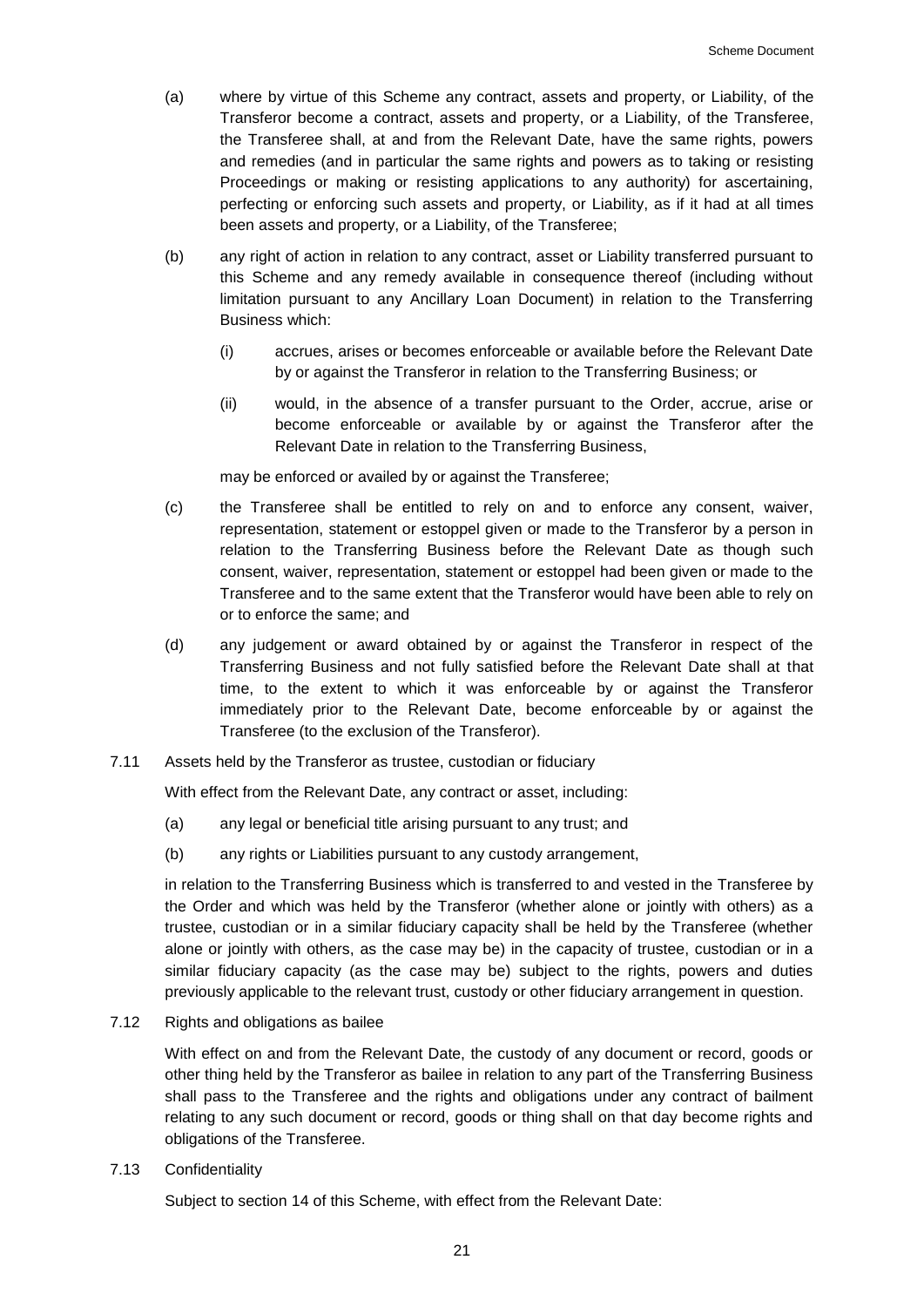- (a) the Transferee shall, in relation to the Business, owe to any person the same duties of confidentiality and privacy as those which the Transferor owed in relation to the Transferring Business immediately prior to the Relevant Date;
- (b) where in relation to the Transferring Business, the Transferor has a right to share information within the Transferor Group, the Transferee shall, with effect from the Relevant Date, be so entitled to share information within the Transferor Group and the Transferee Group; and
- (c) where the Transferor has no right to share information within the Transferor Group, then notwithstanding any provision to the contrary in any contract or arrangement with any Customer or any other person, the Transferee may, after the Relevant Date, share any information over which it owes such a duty of confidentiality and privacy with any member of the Transferor Group (provided that such information shall be shared solely for regulatory, accounting and reporting purposes or, where necessary, for the purpose of the Transferor providing services to the Transferee in accordance with any service level agreement from time to time in force or where required to give effect to the terms of this Scheme or the Business Transfer Agreement).

# 8. **SPECIFIC PROVISIONS IN RESPECT OF THE LEASES**

- 8.1 On and with effect from the Relevant Date:
	- (a) the Transferee shall become entitled to all rights and interests whatsoever subsisting on the Relevant Date under or by virtue of the Leases;
	- (b) the Liabilities and obligations of the Transferor to any Landlord pursuant to the relevant Lease shall be transferred by the Transferor to the Transferee by the Order and without any further act or instrument and become the Liabilities and obligations of the Transferee. The Transferor shall immediately be released from any such Liability or obligation to the relevant Landlord;
	- (c) each Landlord shall in substitution for any rights which such Landlord may have had against the Transferor under a Lease, be entitled to identical rights as against the Transferee as were available to the Landlord against the Transferor under such Lease;
	- (d) each Landlord shall in substitution for any Liability or obligations which that Landlord has against the Transferor under a Lease, be under the same Liability or obligation to the Transferee;
	- (e) each Lease shall have effect as if:
		- (i) the legal and beneficial interest in the Lease was now vested in the Transferee
		- (ii) for any reference (however worded and whether express or implied) to the Transferor there were substituted, in respect of anything falling to be done on or after the Relevant Date, a reference to the Transferee;
		- (iii) any reference (however worded and whether express or implied) to the directors officers or employee of the Transferor were, in respect of anything falling to be done on or after the Relevant Date, a reference to the directors of the Transferee or, as the case may require, to such director, officer or employee of the Transferee as the Transferee may appoint for that purpose or, in default of appointment, to the director, officer or employee of the Transferee who corresponds as nearly as may be to the first mentioned director, officer or employee; and
		- (iv) any reference (however worded and whether express or implied) to the Transferor Group (or to any members, whether individually or collectively, of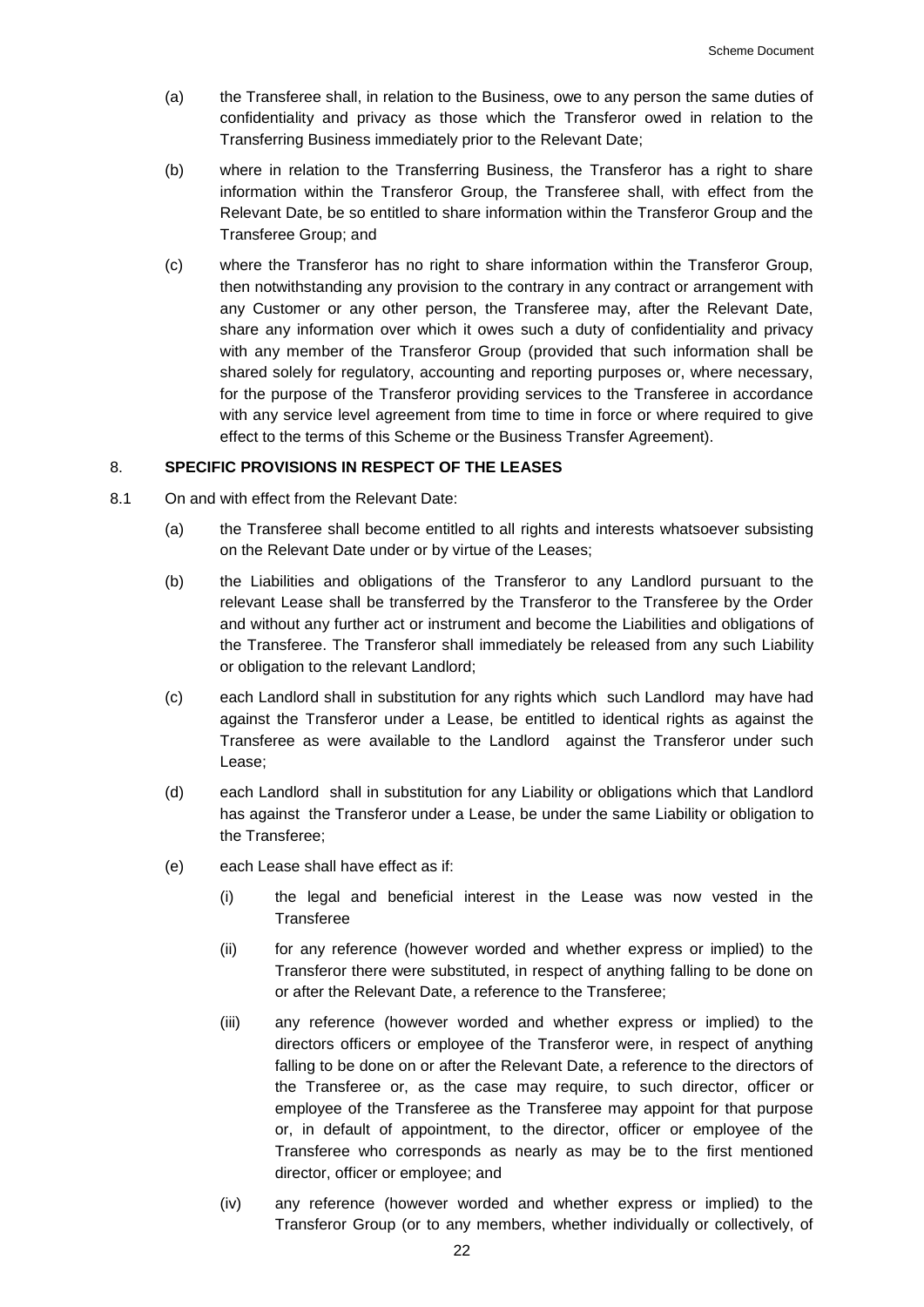the Transferor Group) that were substituted in respect of anything after the Relevant Date, were a reference to the Transferee.

8.2 For the avoidance of doubt nothing in this Order is deemed to operate as a surrender and regrant of any of the Leases

# 9. **EFFECT OF THE TRANSFER**

The transfer and vesting of any Transferring Asset (or Residual Asset) or Transferring Liability (or Residual Liability) shall not:

- (a) invalidate, discharge or result in the termination of any agreement, instrument, trust deed, indenture, Customer Agreement, Encumbrance, Right in Security, Loan Related Security, Ancillary Loan Document, Lease, right, interest, benefit, power, obligation, title or other thing;
- (b) require any registration, re-registration or filing or any amendment to any existing registration or filing (whether at the Land Registry, Companies House or otherwise) in respect of any agreement, instrument, trust deed, indenture, Customer Agreement, Encumbrance, Right in Security, Loan Related Security, Ancillary Loan Document, Lease, right, interest, benefit, power, obligation or title;
- (c) constitute a breach of or default, event of default, potential event of default, termination event, mandatory prepayment event, enforcement event, perfection event or other similar event or condition (however described) under, or allow any person to terminate, any agreement, Transferring Loan, instrument, trust deed, indenture, Customer Agreement, Encumbrance, Right in Security, Loan Related Security, Ancillary Loan Document, Lease, right, interest, benefit, power, obligation or title;
- (d) constitute a breach of any representation, obligation or duty, whether in contract, tort, equity or otherwise;
- (e) have the effect of:
	- (i) rendering any Transferring Loan immediately repayable;
	- (ii) fixing or otherwise changing the rate of interest that applies to any Transferring Loan; or
	- (iii) changing the frequency or amount of interest or other payments to the Transferee under the terms of any Transferring Loan,

and any provision of any Transferring Loan that has, or might be construed as having, such effect shall be disregarded accordingly;

- (f) require any person to perform any new or additional obligation or to take any new or additional step or action, including the giving of any notice, the obtaining of any consent, approval or determination, the accession to any agreement, the payment of any fee, cost, expense, interest or other amount, the granting of any new or additional Encumbrance or Right in Security or the transfer of any asset or property;
- (g) entitle or require any person to exercise any right or remedy, to reduce, suspend, delay, alter or discharge its rights or obligations, to accelerate, terminate, suspend, delay, alter or discharge the performance of any rights or obligations or otherwise to vary, amend, disclaim, repudiate or terminate any agreement, instrument or Encumbrance or Right in Security;
- (h) save as otherwise provided in this Scheme, confer any greater or lesser rights, interests or benefits, or impose any greater or lesser obligations, on any party to any contract to which the Transferor is a party when that greater or lesser obligation would not otherwise have been imposed;
- (i) affect the enforceability, priority or ranking of any Encumbrance or Right in Security; or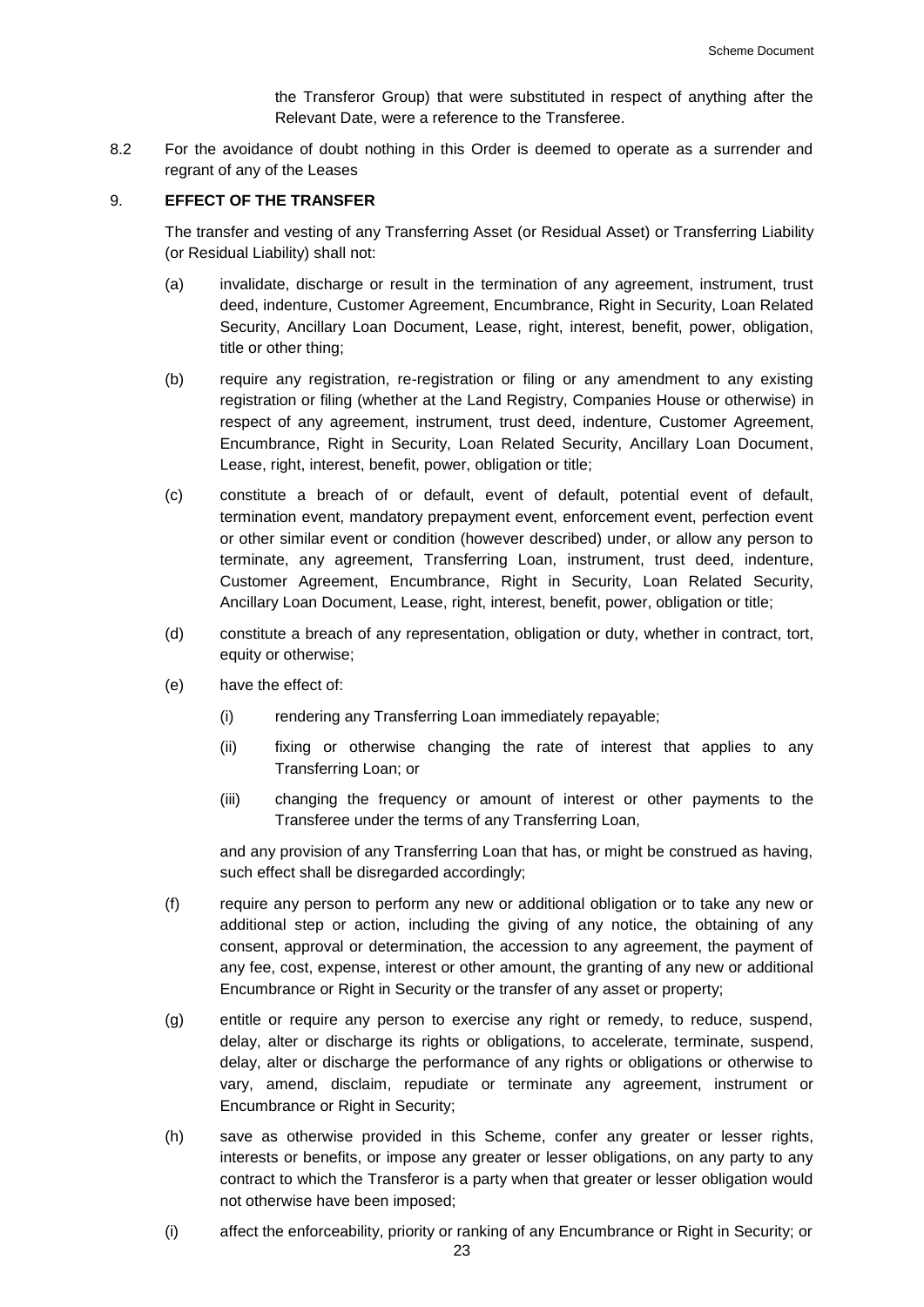(j) enable any person to bring a claim, whether in contract, tort, equity or otherwise in relation to any Transferring Asset (or Residual Asset) or any Transferring Liability (or Residual Liability).

# 10. **CONTINUITY OF PROCEEDINGS**

- 10.1 On and with effect from the Effective Date any Proceedings relating to any part of the Transferring Business (including the Transferring Assets and the Transferring Liabilities) which have been issued, served, are pending, current, threatened or otherwise, by or on behalf of or against the Transferor shall be continued or made by or against the Transferee and the Transferee shall be entitled to all defences, claims, counterclaims, settlements, rights of set-off and any other rights which would have been available to the Transferor in relation to the relevant part(s) of such Proceedings.
- 10.2 On and with effect from the Subsequent Transfer Date applicable thereto any Proceedings relating to the Transferring Business which have been issued, served, are pending, current, threatened or otherwise, by or against the Transferor to the extent that they relate to Residual Assets or Residual Liabilities shall be continued or made by or against the Transferee and the Transferee shall be entitled to all defences, claims, counterclaims, settlements, rights of set-off and any other rights which would have been available to the Transferor in relation to the relevant part(s) of such Proceedings. Until the Subsequent Transfer Date, the relevant proceedings or applications shall be continued by or against the Transferor in accordance with the instructions of the Transferee.
- 10.3 Any judgment, settlement, order or award obtained by or against the Transferor which relates to any part of the Transferring Business which is not fully satisfied before the Effective Date or in relation to the Residual Assets or Residual Liabilities the Subsequent Transfer Date, shall on that date and to the extent to which it was enforceable by or against the Transferor immediately prior to such date, become enforceable by or against the Transferee.

# 11. **DECLARATION OF TRUST**

- <span id="page-24-1"></span>11.1 If:
	- (a) any asset of the Transferor attributable to the Transferring Business (including any Transferring Asset) is not delivered, conveyed, transferred, licensed, assigned or novated to and vested in the Transferee by this Scheme on the Effective Date by reason of such asset being a Residual Asset or for any other reason; or
	- (b) any Residual Asset is not delivered, conveyed, transferred, licensed, assigned or novated to and vested in the Transferee by this Scheme on the Subsequent Transfer Date applicable thereto,

then the Transferor shall, on and from the Effective Date until the Subsequent Transfer Date or the date of disposal by the Transferor of such Residual Asset:

- <span id="page-24-0"></span>(i) be deemed to hold any asset referred to in sections  $11.1(a)$  and  $11.1(b)$  of this Scheme, together with any proceeds of sale or income or other right accrued or return arising in respect of such asset, on trust for the Transferee; and
- (ii) to the extent permissible by law or the terms on which such assets are held, the Transferor must use all reasonable efforts to ensure, at its cost, that the Transferee is entitled to the benefit or use of such asset, to receive any income deriving from such asset and to have the right to enforce any Proceeding relating to such asset and the Transferor must perform all of the Transferee's obligations if such asset is a contract (except to the extent that those obligations are Excluded Liabilities),

except where: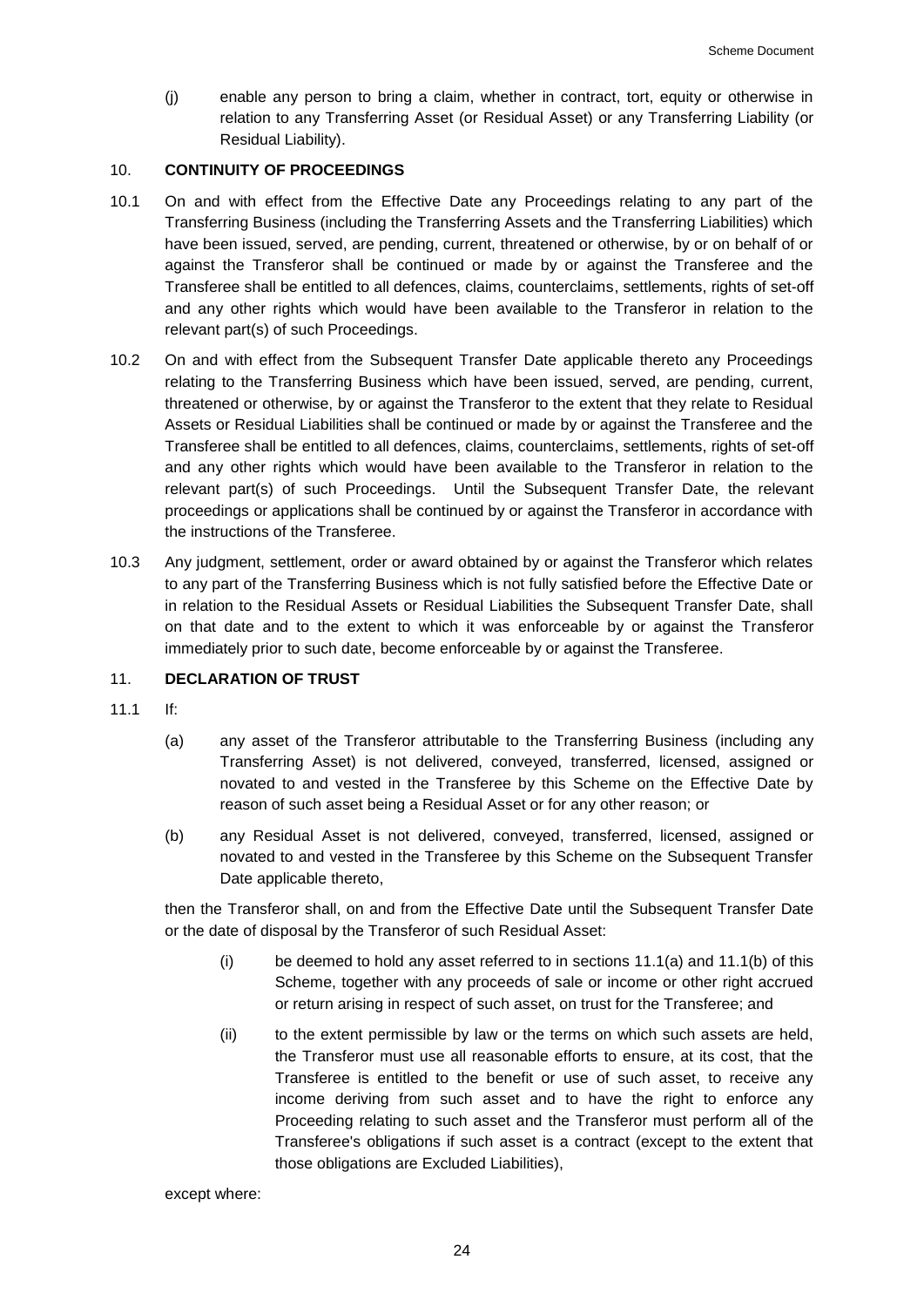- (1) the entry into, or creation of, such an arrangement would itself be outside the jurisdiction of the Court; or
- (2) the entry into, or creation of such an arrangement would cause a breach of, or default under, any Customer Agreement or would give rise to any right of acceleration of any obligation or any right of termination.
- 11.2 On and from the Effective Date, the Transferor shall be subject, in respect of any assets and property referred to in section [11.1o](#page-24-1)f this Scheme to the directions of the Transferee until:
	- (a) the relevant assets and property are transferred to or otherwise vested in the Transferee; or
	- (b) the relevant assets and property are disposed of (whereupon the Transferor shall account to the Transferee for the proceeds of sale of such assets or property),

and the Transferee shall have authority to act as the attorney of the Transferor in respect of such assets and property for all such purposes.

11.3 On and from the Effective Date, the Transferor shall hold all assets and property which is or comes into its possession which relates to or is derived from the Transferring Business, any Transferring Asset or any Residual Asset on trust for the Transferee and as directed by the Transferee and these assets and property shall be treated as Transferring Assets.

# <span id="page-25-0"></span>12. **EVIDENCE: BOOKS AND DOCUMENTS**

- 12.1 All books and other documents which would, before the Relevant Date, have been evidence in respect of any matter for or against the Transferor in relation to the Transferring Business, the Residual Assets or the Residual Liabilities at the Relevant Date, shall be admissible in evidence in respect of the same matter for or against the Transferee after the Relevant Date.
- 12.2 On and from the Relevant Date, the Bankers' Books Evidence Act 1879 shall apply to any books of the Transferor in relation to the Transferring Business, the Residual Assets or the Residual Liabilities transferred to, and vested in, the Transferee by virtue of this Scheme, and to entries made in those books before the Relevant Date, as if such books were the books of the Transferee.
- 12.3 For the purposes of section 4 of the Bankers' Books Evidence Act 1879, books in relation to the Transferring Business, the Residual Assets or the Residual Liabilities so transferred to, and vested in, the Transferee shall be deemed to have been the ordinary books of the Transferee at the time of the making of any entry therein which purports to have been made before the Relevant Date, and any such entry shall be deemed to have been made in the usual and ordinary course of business.
- 12.4 In this section [12,](#page-25-0) "**books**" shall be construed in accordance with section 9 of the Bankers' Books Evidence Act 1879 and "**documents**" has the same meaning as in section 13 of the Civil Evidence Act 1995.

# 13. **ACCESS TO RECORDS**

Subject to the same being treated as confidential information and being kept confidential by the persons provided access under this section 13 of this Scheme, the Transferee shall allow the Transferor and any persons authorised by the Transferor to have access on reasonable written notice to the Business Records, statutory records and VAT records save to the extent that the Transferee is prevented from doing so by any obligation in law (including, without limitation, any obligation as to confidentiality), regulation, or order of the Court or any competent judicial, governmental, regulatory or supervisory body.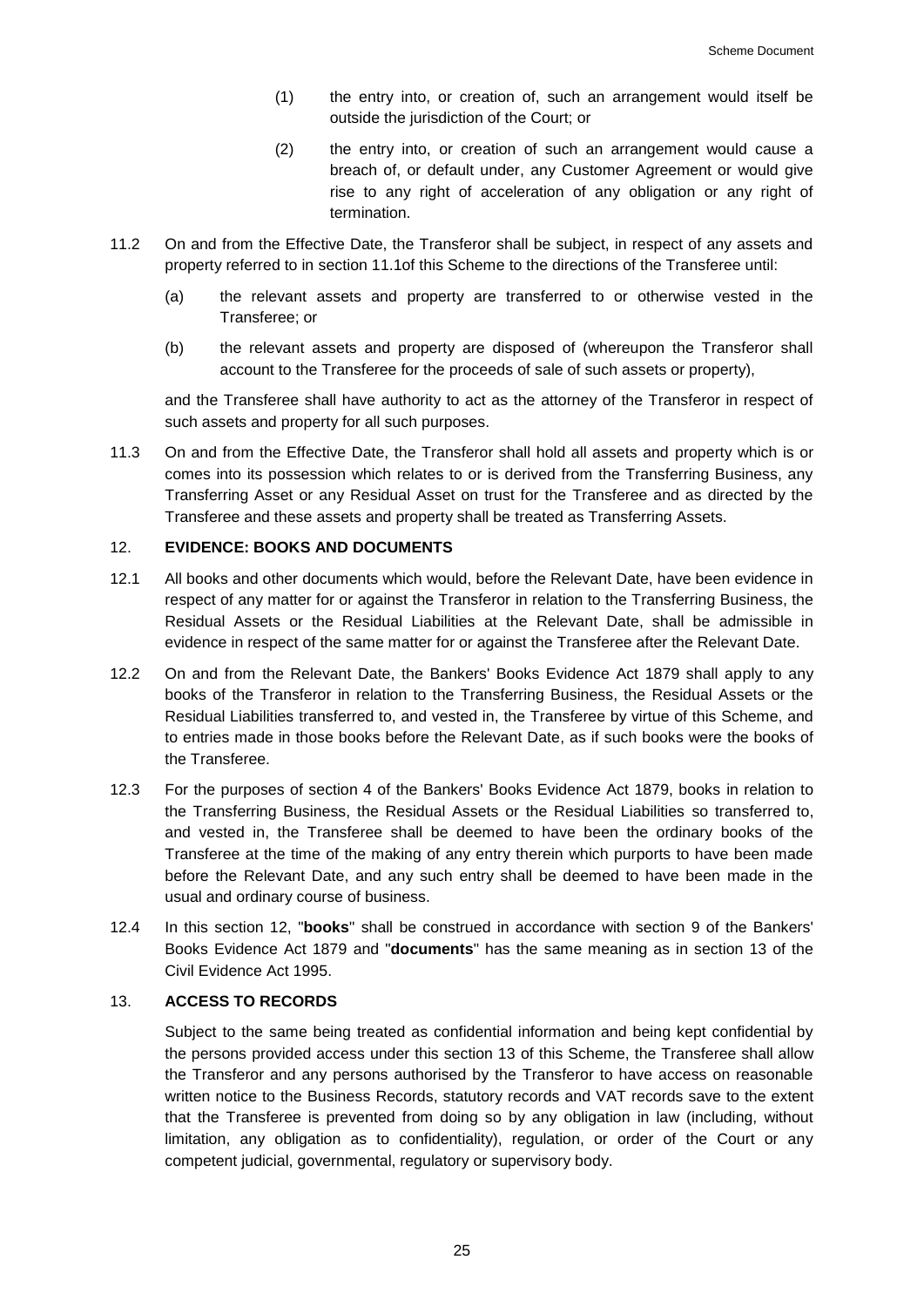#### <span id="page-26-0"></span>14. **DATA PROTECTION**

- 14.1 In this section, terms shall be construed in accordance with the definitions in the applicable Data Protection Legislation.
- 14.2 With effect from the Effective Date:
	- (a) in respect of all Personal Data comprised in the Transferring Business in respect of which the Transferor was the Data Controller immediately before the Effective Date (the transferring Personal Data), the Transferee shall become the Data Controller and shall be deemed to have been the Data Controller at all material times when it was Processed; and the Transferee shall succeed to all rights, liabilities and obligations of the Transferor as Data Controller;
	- (b) any information made available to, or consent obtained or request or other notice received from, any data subject by or on behalf of the Transferor in respect of the transferring Personal Data will be deemed to have been made available, obtained or received by the Transferee; and
	- (c) any reference to the Transferor in any such information, consent, request or other notice will be deemed to include a reference to the Transferee and any reference to the Transferor Group will be deemed to include a reference to the Transferee Group.
- 14.3 The Transferee must:
	- (a) comply with all relevant provisions of applicable laws, regulations, regulatory requirements and the Data Protection Legislation in relation to the Processing of Personal Data; and
	- (b) not do, or cause or permit to be done, anything in relation to the information provided to you which may result in a breach by us of any applicable laws, regulations, regulatory requirements or the Data Protection Legislation.
- 14.4 The Transferee must provide a notice to the Customers in compliance with Article 14 of the GDPR or provide such a notice to all Customers as is required under application Data Protection Legislation.
- 14.5 With effect from the Effective Date, the Transferee will pay any fees and maintain any registrations in accordance with applicable Data Protection Legislation.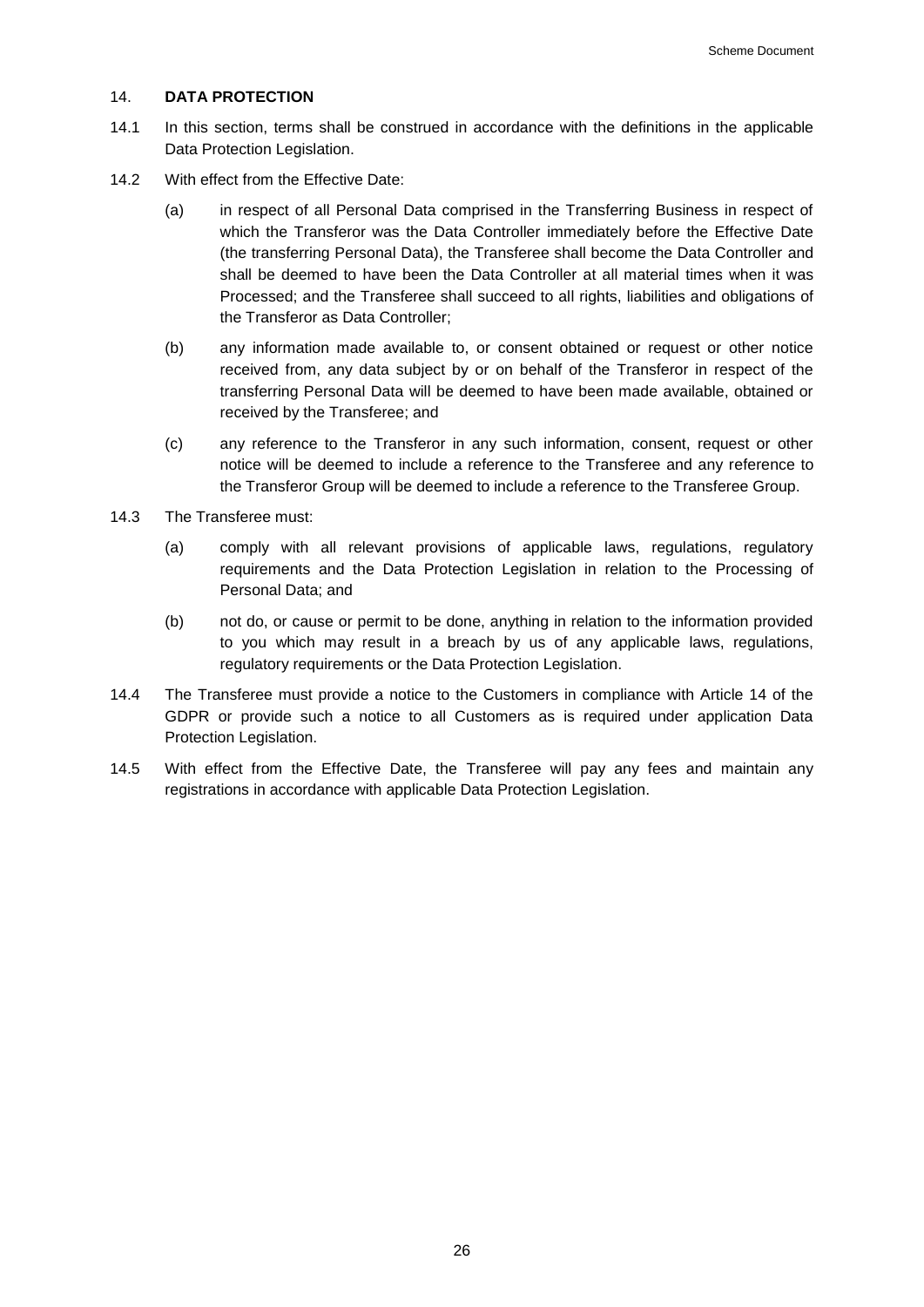# **PART D: GENERAL PROVISIONS**

# <span id="page-27-0"></span>15. **EFFECTIVE DATE**

- 15.1 This Scheme will become effective at 00:01 on 1 December2018or on such other time and date as the Transferor and the Transferee may agree (being a date and time falling after the making of the Order).
- 15.2 Unless this Scheme shall have become effective on or before the date falling three months after the date upon which the Court makes the Order, or such later date, if any, as the Court may allow, the same shall lapse.

# 16. **FURTHER ASSURANCE**

- <span id="page-27-2"></span>16.1 Each of the Transferor and the Transferee shall (at its own cost) execute and deliver such further documents (including assignments or novations, as appropriate) and perform such further acts as may be required by law or as may be necessary or desirable by the other party to effect this Scheme or perfect the transfer to and vesting in the Transferee of the Transferring Assets, the Transferring Liabilities, the Residual Assets and the Residual Liabilities in accordance with the terms of this Scheme.
- 16.2 If any Transferring Asset (including, for these purposes, any Residual Asset under paragraph (e) of the definition of Residual Asset) or Transferring Liability (including, for these purposes, any Residual Liability under paragraph (e) of the definition of Residual Liability) is governed by the law of any country or territory outside the United Kingdom, the Transferor shall provide all reasonable assistance to the Transferee for securing the transfer of such Transferring Asset or Transferring Liability to ensure that it is fully effective under the law of that country or territory.

# 17. **INDEMNITIES**

- 17.1 Except:
	- (a) as otherwise agreed between the Transferor and the Transferee; or
	- (b) to the extent that the Transferor recovers any Liabilities under any applicable insurance policy and does not pay the proceeds to the Transferee,

on and from the Effective Date, the Transferee shall discharge on the Transferor's behalf or indemnify the Transferor against all Liabilities and claims arising in respect of all Transferring Liabilities (but excluding all Excluded Liabilities) which are payable by the Transferor.

### 17.2 Except:

- (a) as otherwise agreed between the Transferor and the Transferee; or
- (b) to the extent that the Transferee recovers any Liabilities under any applicable insurance policy and does not pay the proceeds to the Transferor,

on and from the Effective Date, the Transferor shall discharge on the Transferee's behalf or indemnify the Transferee against all Liabilities and claims arising in respect of all Excluded Liabilities which are payable by the Transferee.

# 18. **COSTS AND EXPENSES**

Except as otherwise agreed in writing, the Transferor and the Transferee shall bear their own Costs and expenses in relation to the preparation and carrying into effect of this Scheme, whether before or after the Effective Date., and none of the Costs and expenses in relation to the preparation and carrying into effect of this Scheme will be passed on to the customers of either the Transferor or the Transferee

# <span id="page-27-1"></span>19. **MODIFICATION OF THIS SCHEME**

19.1 The Transferor and the Transferee may at any time prior to the sanction of this Scheme by the Court consent, for and on behalf of the persons bound hereby and all other persons